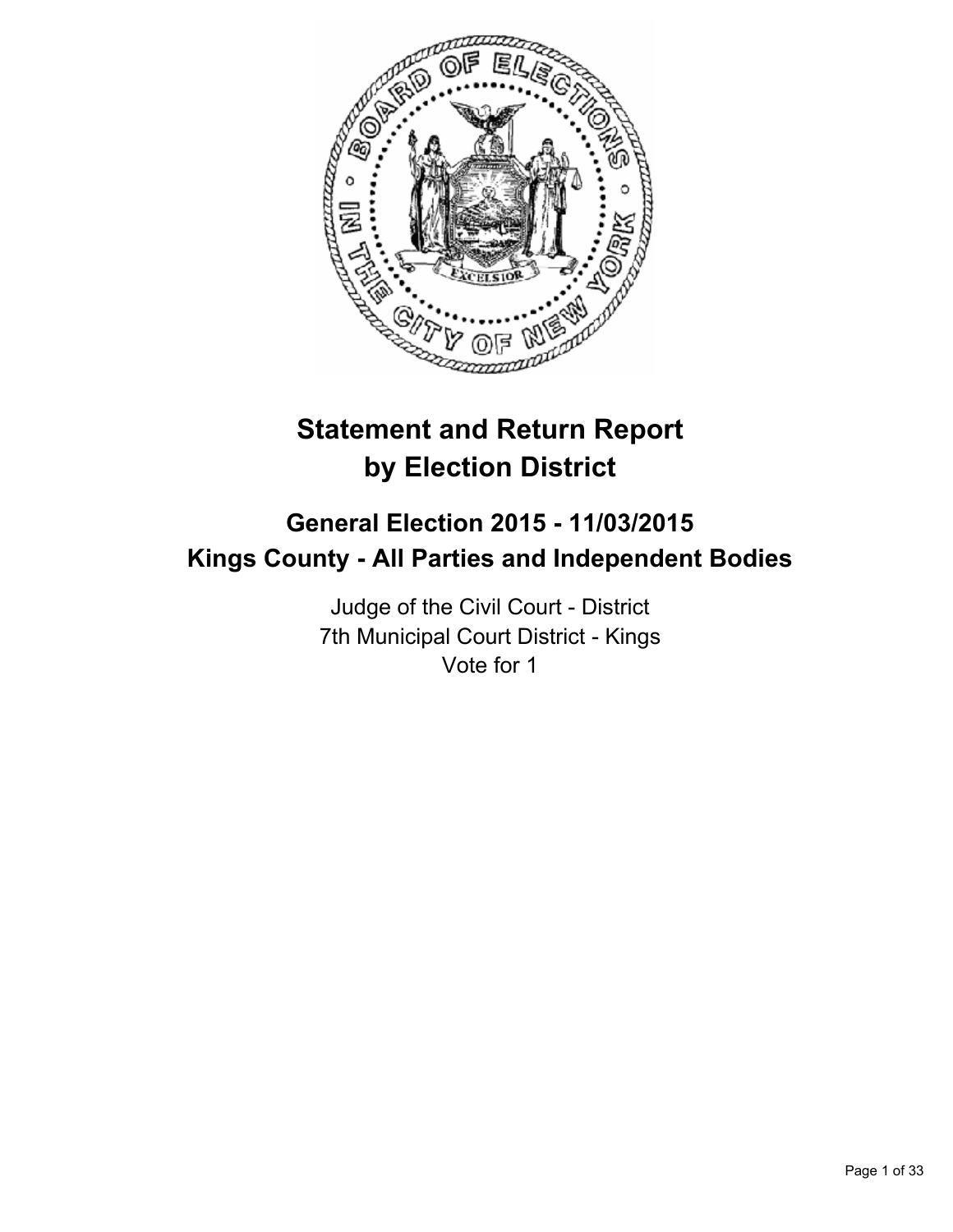

| PUBLIC COUNTER                                           | 13           |
|----------------------------------------------------------|--------------|
| <b>EMERGENCY</b>                                         | $\Omega$     |
| ABSENTEE/MILITARY                                        | 0            |
| AFFIDAVIT                                                | $\mathbf{0}$ |
| <b>Total Ballots</b>                                     | 13           |
| Less - Inapplicable Federal/Special Presidential Ballots | 0            |
| <b>Total Applicable Ballots</b>                          | 13           |
| CAROLYN WALKER-DIALLO (DEMOCRATIC)                       | 8            |
| <b>Total Votes</b>                                       | 8            |
| Unrecorded                                               | 5            |

#### **066/53**

| PUBLIC COUNTER                                           | 125               |
|----------------------------------------------------------|-------------------|
| EMERGENCY                                                | 0                 |
| ABSENTEE/MILITARY                                        | 0                 |
| AFFIDAVIT                                                | 2                 |
| Total Ballots                                            | 127               |
| Less - Inapplicable Federal/Special Presidential Ballots | 0                 |
| <b>Total Applicable Ballots</b>                          | 127               |
| CAROLYN WALKER-DIALLO (DEMOCRATIC)                       | 115               |
| Total Votes                                              | 115               |
| Unrecorded                                               | $12 \overline{ }$ |

| <b>PUBLIC COUNTER</b>                                    | 44 |
|----------------------------------------------------------|----|
| <b>EMERGENCY</b>                                         | 0  |
| ABSENTEE/MILITARY                                        | 0  |
| <b>AFFIDAVIT</b>                                         | 2  |
| <b>Total Ballots</b>                                     | 46 |
| Less - Inapplicable Federal/Special Presidential Ballots | 0  |
| <b>Total Applicable Ballots</b>                          | 46 |
| CAROLYN WALKER-DIALLO (DEMOCRATIC)                       | 28 |
| ERIC THOMASON (WRITE-IN)                                 |    |
| <b>Total Votes</b>                                       | 29 |
| Unrecorded                                               | 17 |
| 068/53 COMBINED into: 066/53                             |    |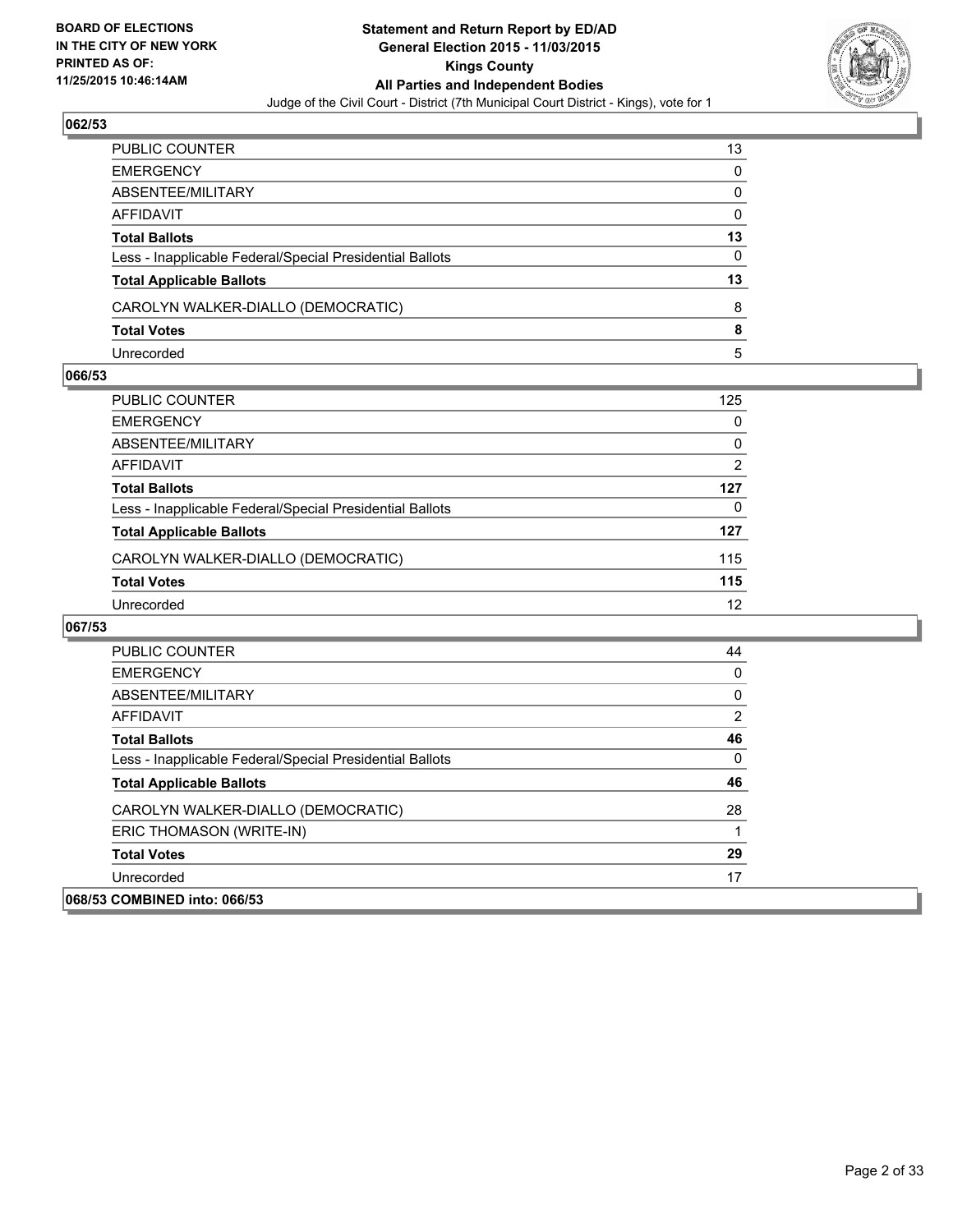

| PUBLIC COUNTER                                           | 48 |
|----------------------------------------------------------|----|
| EMERGENCY                                                | 0  |
| ABSENTEE/MILITARY                                        |    |
| AFFIDAVIT                                                | 0  |
| Total Ballots                                            | 49 |
| Less - Inapplicable Federal/Special Presidential Ballots | 0  |
| <b>Total Applicable Ballots</b>                          | 49 |
| CAROLYN WALKER-DIALLO (DEMOCRATIC)                       | 38 |
| <b>Total Votes</b>                                       | 38 |
| Unrecorded                                               | 11 |

#### **070/53**

| <b>PUBLIC COUNTER</b>                                    | 50           |
|----------------------------------------------------------|--------------|
| <b>EMERGENCY</b>                                         | 0            |
| ABSENTEE/MILITARY                                        | 0            |
| AFFIDAVIT                                                | $\mathbf{0}$ |
| <b>Total Ballots</b>                                     | 50           |
| Less - Inapplicable Federal/Special Presidential Ballots | 0            |
| <b>Total Applicable Ballots</b>                          | 50           |
| CAROLYN WALKER-DIALLO (DEMOCRATIC)                       | 38           |
| UNATTRIBUTABLE WRITE-IN (WRITE-IN)                       | 1            |
| <b>Total Votes</b>                                       | 39           |
| Unrecorded                                               | 11           |
| 071/53 COMBINED into: 069/53                             |              |

| PUBLIC COUNTER                                           | 49 |
|----------------------------------------------------------|----|
| <b>EMERGENCY</b>                                         | 0  |
| ABSENTEE/MILITARY                                        |    |
| AFFIDAVIT                                                | 0  |
| <b>Total Ballots</b>                                     | 50 |
| Less - Inapplicable Federal/Special Presidential Ballots | 0  |
| <b>Total Applicable Ballots</b>                          | 50 |
| CAROLYN WALKER-DIALLO (DEMOCRATIC)                       | 46 |
| <b>Total Votes</b>                                       | 46 |
| Unrecorded                                               | 4  |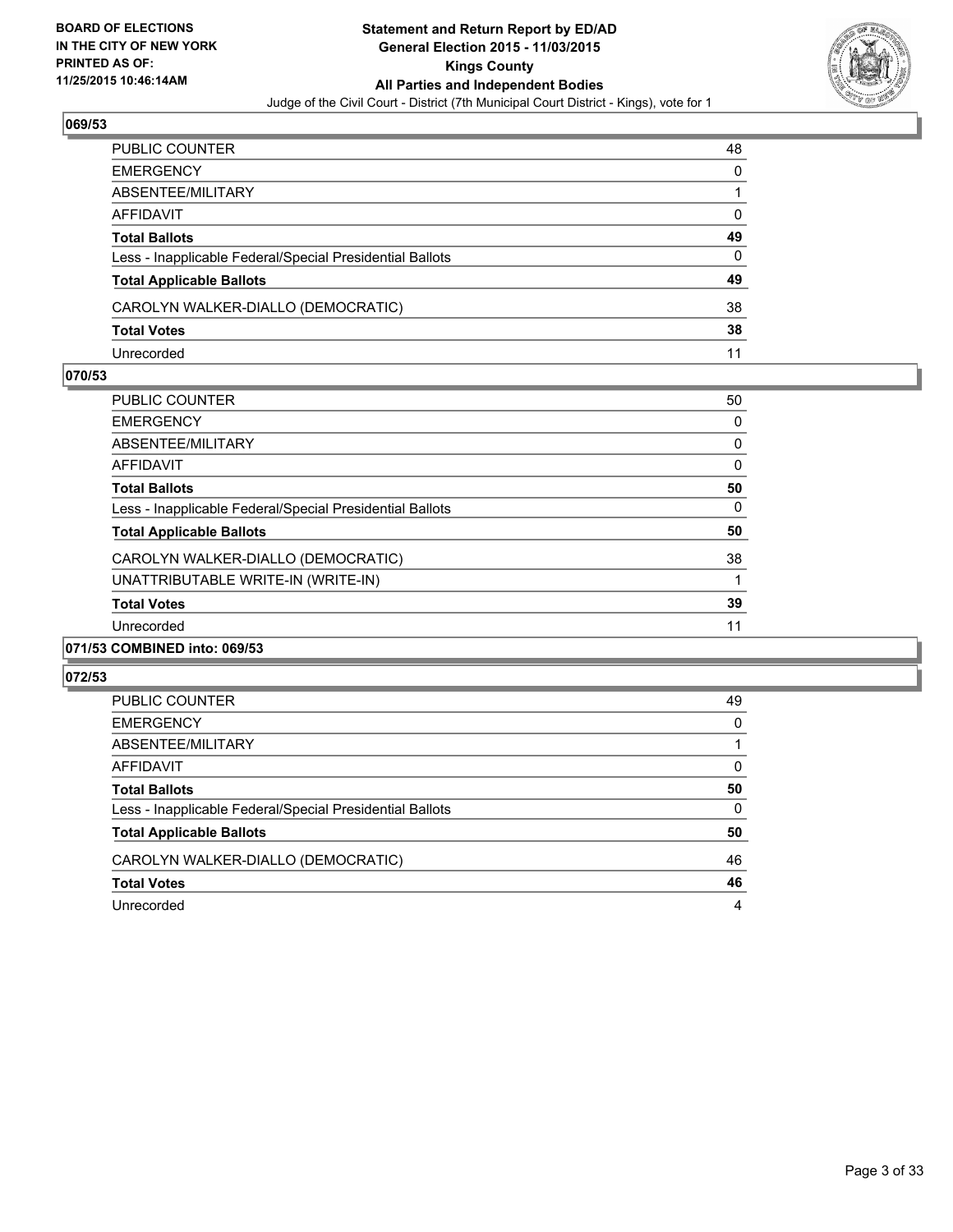

| PUBLIC COUNTER                                           | 77 |
|----------------------------------------------------------|----|
| EMERGENCY                                                | 0  |
| ABSENTEE/MILITARY                                        | 2  |
| AFFIDAVIT                                                | 0  |
| Total Ballots                                            | 79 |
| Less - Inapplicable Federal/Special Presidential Ballots | 0  |
| <b>Total Applicable Ballots</b>                          | 79 |
| CAROLYN WALKER-DIALLO (DEMOCRATIC)                       | 60 |
| <b>Total Votes</b>                                       | 60 |
| Unrecorded                                               | 19 |

#### **074/53**

| PUBLIC COUNTER                                           | 79 |
|----------------------------------------------------------|----|
| EMERGENCY                                                | 0  |
| ABSENTEE/MILITARY                                        | 0  |
| AFFIDAVIT                                                | 0  |
| Total Ballots                                            | 79 |
| Less - Inapplicable Federal/Special Presidential Ballots | 0  |
| <b>Total Applicable Ballots</b>                          | 79 |
| CAROLYN WALKER-DIALLO (DEMOCRATIC)                       | 63 |
| <b>Total Votes</b>                                       | 63 |
| Unrecorded                                               | 16 |
| COMDINED into: 074/52                                    |    |

## **075/53 COMBINED into: 074/53**

## **076/53 COMBINED into: 073/53**

| <b>PUBLIC COUNTER</b>                                    | 51 |
|----------------------------------------------------------|----|
| <b>EMERGENCY</b>                                         | 0  |
| ABSENTEE/MILITARY                                        | 0  |
| AFFIDAVIT                                                | 0  |
| <b>Total Ballots</b>                                     | 51 |
| Less - Inapplicable Federal/Special Presidential Ballots | 0  |
| <b>Total Applicable Ballots</b>                          | 51 |
| CAROLYN WALKER-DIALLO (DEMOCRATIC)                       | 43 |
| <b>Total Votes</b>                                       | 43 |
| Unrecorded                                               | 8  |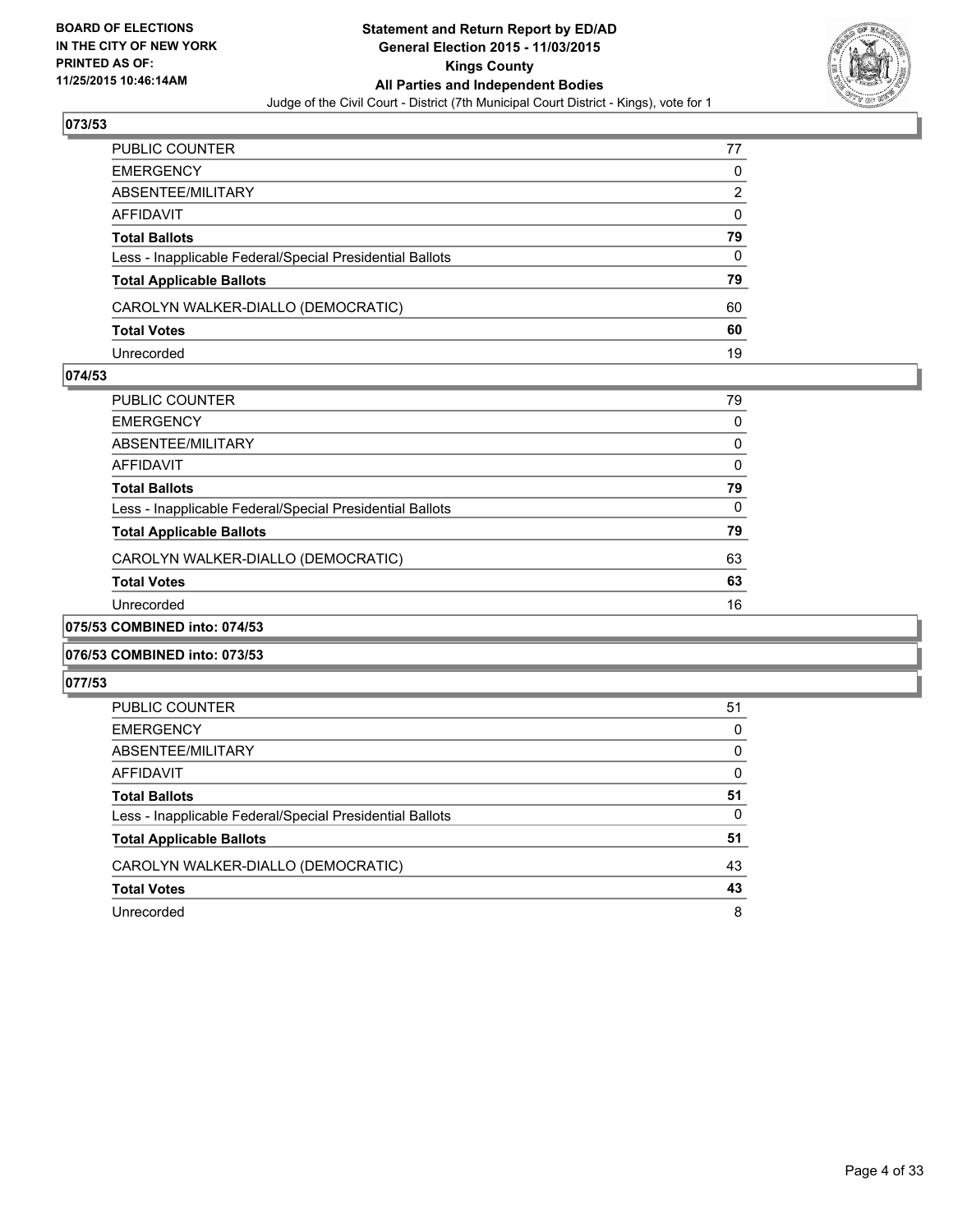

| PUBLIC COUNTER                                           | 28 |
|----------------------------------------------------------|----|
| EMERGENCY                                                | 0  |
| ABSENTEE/MILITARY                                        | 4  |
| AFFIDAVIT                                                |    |
| Total Ballots                                            | 33 |
| Less - Inapplicable Federal/Special Presidential Ballots | 0  |
| <b>Total Applicable Ballots</b>                          | 33 |
| CAROLYN WALKER-DIALLO (DEMOCRATIC)                       | 25 |
| <b>Total Votes</b>                                       | 25 |
| Unrecorded                                               | 8  |

## **002/54**

| PUBLIC COUNTER                                           | 29           |
|----------------------------------------------------------|--------------|
| EMERGENCY                                                | $\Omega$     |
| ABSENTEE/MILITARY                                        | 0            |
| AFFIDAVIT                                                | 0            |
| Total Ballots                                            | 29           |
| Less - Inapplicable Federal/Special Presidential Ballots | $\mathbf{0}$ |
| <b>Total Applicable Ballots</b>                          | 29           |
| CAROLYN WALKER-DIALLO (DEMOCRATIC)                       | 25           |
| <b>Total Votes</b>                                       | 25           |
| Unrecorded                                               | 4            |
|                                                          |              |

## **003/54**

| <b>PUBLIC COUNTER</b>                                    | 29             |
|----------------------------------------------------------|----------------|
| <b>EMERGENCY</b>                                         | 0              |
| ABSENTEE/MILITARY                                        | $\overline{2}$ |
| AFFIDAVIT                                                | 0              |
| <b>Total Ballots</b>                                     | 31             |
| Less - Inapplicable Federal/Special Presidential Ballots | 0              |
| <b>Total Applicable Ballots</b>                          | 31             |
| CAROLYN WALKER-DIALLO (DEMOCRATIC)                       | 26             |
| MARIE SANS (WRITE-IN)                                    |                |
| <b>Total Votes</b>                                       | 27             |
| Unrecorded                                               | 4              |

| PUBLIC COUNTER                                           | 15 |
|----------------------------------------------------------|----|
| <b>EMERGENCY</b>                                         | 0  |
| ABSENTEE/MILITARY                                        | 0  |
| AFFIDAVIT                                                | 0  |
| <b>Total Ballots</b>                                     | 15 |
| Less - Inapplicable Federal/Special Presidential Ballots | 0  |
| <b>Total Applicable Ballots</b>                          | 15 |
| CAROLYN WALKER-DIALLO (DEMOCRATIC)                       | 10 |
| <b>Total Votes</b>                                       | 10 |
| Unrecorded                                               | 5  |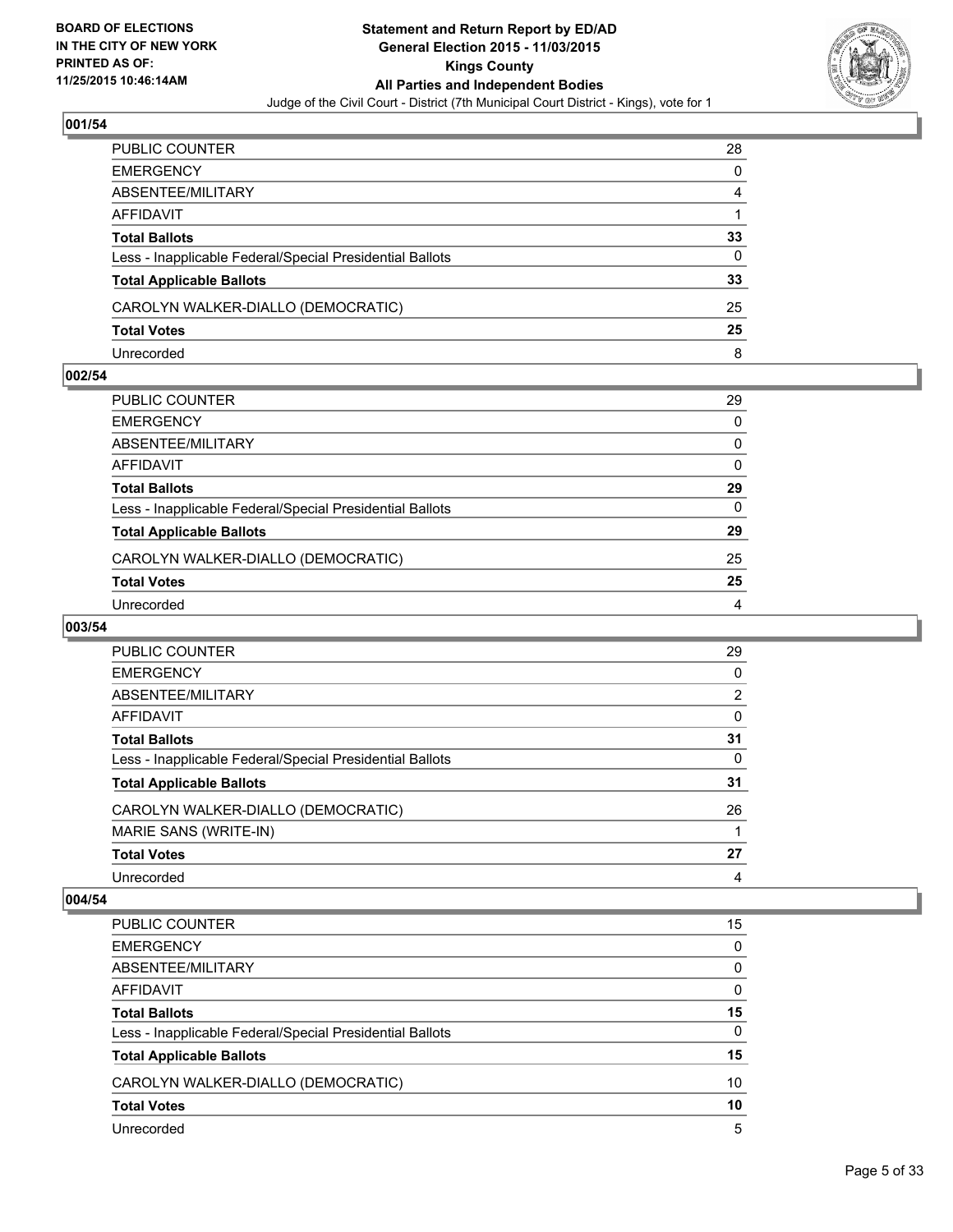

## **005/54 COMBINED into: 002/54**

#### **006/54 COMBINED into: 003/54**

**019/54** 

| PUBLIC COUNTER                                           | 61           |
|----------------------------------------------------------|--------------|
| EMERGENCY                                                | 0            |
| ABSENTEE/MILITARY                                        | 4            |
| AFFIDAVIT                                                | 0            |
| Total Ballots                                            | 65           |
| Less - Inapplicable Federal/Special Presidential Ballots | $\mathbf{0}$ |
| <b>Total Applicable Ballots</b>                          | 65           |
| CAROLYN WALKER-DIALLO (DEMOCRATIC)                       | 56           |
| Total Votes                                              | 56           |
| Unrecorded                                               | 9            |

## **020/54**

| <b>PUBLIC COUNTER</b>                                    | 51             |
|----------------------------------------------------------|----------------|
| <b>EMERGENCY</b>                                         | 0              |
| ABSENTEE/MILITARY                                        | 0              |
| <b>AFFIDAVIT</b>                                         | 0              |
| <b>Total Ballots</b>                                     | 51             |
| Less - Inapplicable Federal/Special Presidential Ballots | 0              |
| <b>Total Applicable Ballots</b>                          | 51             |
| CAROLYN WALKER-DIALLO (DEMOCRATIC)                       | 43             |
| <b>JOSHUA LEE (WRITE-IN)</b>                             |                |
| UNATTRIBUTABLE WRITE-IN (WRITE-IN)                       | $\overline{2}$ |
| <b>Total Votes</b>                                       | 46             |
| Unrecorded                                               | 5              |

| PUBLIC COUNTER                                           | 51 |
|----------------------------------------------------------|----|
| <b>EMERGENCY</b>                                         | 0  |
| ABSENTEE/MILITARY                                        | 6  |
| <b>AFFIDAVIT</b>                                         | 41 |
| <b>Total Ballots</b>                                     | 98 |
| Less - Inapplicable Federal/Special Presidential Ballots | 0  |
| <b>Total Applicable Ballots</b>                          | 98 |
| CAROLYN WALKER-DIALLO (DEMOCRATIC)                       | 84 |
| <b>Total Votes</b>                                       | 84 |
| Unrecorded                                               | 14 |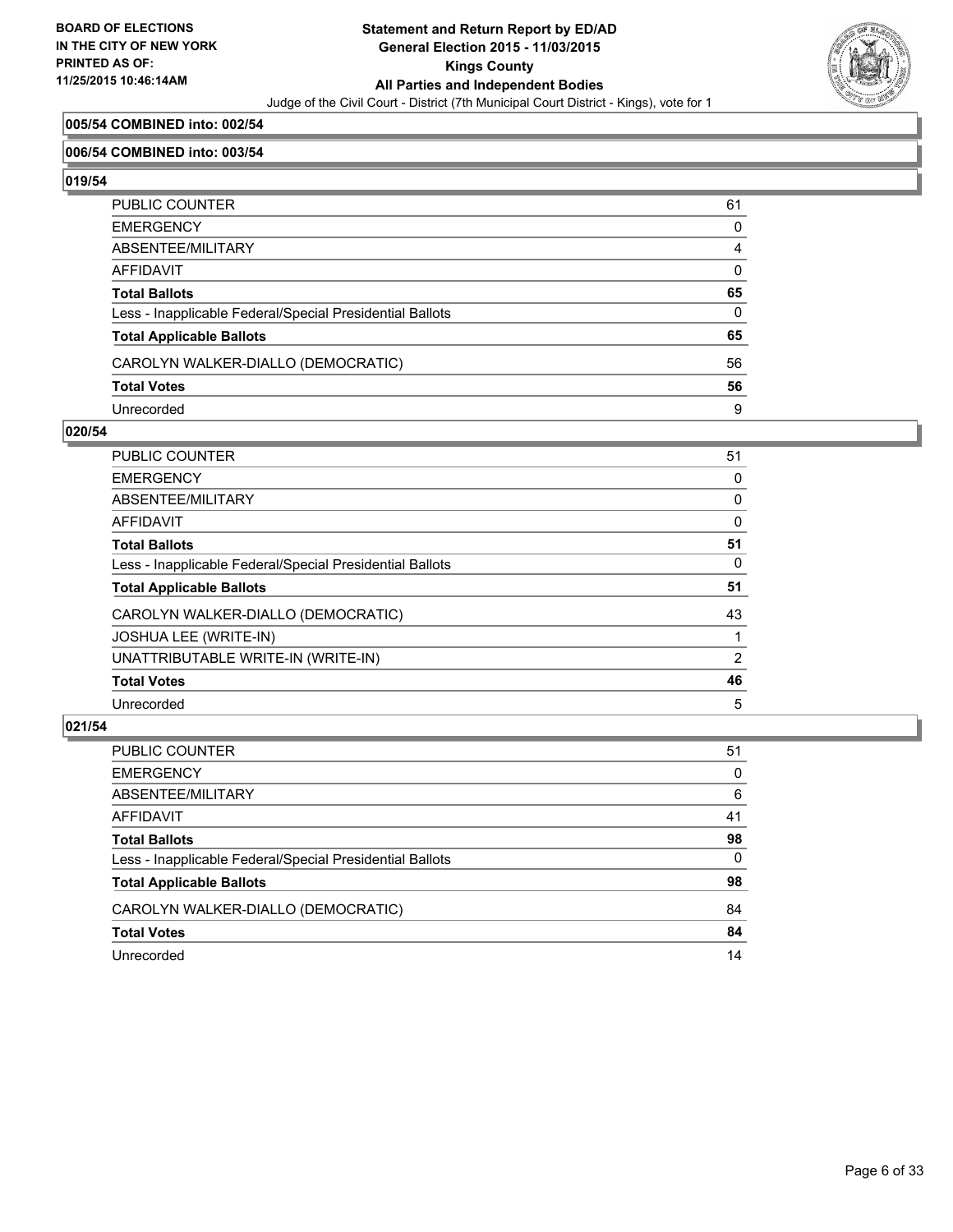

| <b>PUBLIC COUNTER</b>                                    | 39 |
|----------------------------------------------------------|----|
| <b>EMERGENCY</b>                                         | 2  |
| ABSENTEE/MILITARY                                        | 0  |
| AFFIDAVIT                                                | 0  |
| <b>Total Ballots</b>                                     | 41 |
| Less - Inapplicable Federal/Special Presidential Ballots | 0  |
| <b>Total Applicable Ballots</b>                          | 41 |
| CAROLYN WALKER-DIALLO (DEMOCRATIC)                       | 35 |
| <b>Total Votes</b>                                       | 35 |
| Unrecorded                                               | 6  |

## **023/54 COMBINED into: 020/54**

## **024/54 COMBINED into: 022/54**

**025/54** 

| PUBLIC COUNTER                                           | 16       |
|----------------------------------------------------------|----------|
| <b>EMERGENCY</b>                                         | 0        |
| ABSENTEE/MILITARY                                        | $\Omega$ |
| <b>AFFIDAVIT</b>                                         | $\Omega$ |
| <b>Total Ballots</b>                                     | 16       |
| Less - Inapplicable Federal/Special Presidential Ballots | $\Omega$ |
| <b>Total Applicable Ballots</b>                          | 16       |
| CAROLYN WALKER-DIALLO (DEMOCRATIC)                       | 13       |
| <b>Total Votes</b>                                       | 13       |
| Unrecorded                                               | 3        |
|                                                          |          |

## **027/54**

| <b>PUBLIC COUNTER</b>                                    | 78 |
|----------------------------------------------------------|----|
| <b>EMERGENCY</b>                                         | 0  |
| ABSENTEE/MILITARY                                        | 5  |
| <b>AFFIDAVIT</b>                                         | 0  |
| <b>Total Ballots</b>                                     | 83 |
| Less - Inapplicable Federal/Special Presidential Ballots | 0  |
| <b>Total Applicable Ballots</b>                          | 83 |
| CAROLYN WALKER-DIALLO (DEMOCRATIC)                       | 68 |
| <b>Total Votes</b>                                       | 68 |
| Unrecorded                                               | 15 |
| 028/54 COMBINED into: 021/54                             |    |
| 029/54 COMBINED into: 027/54                             |    |

# **030/54 COMBINED into: 032/54**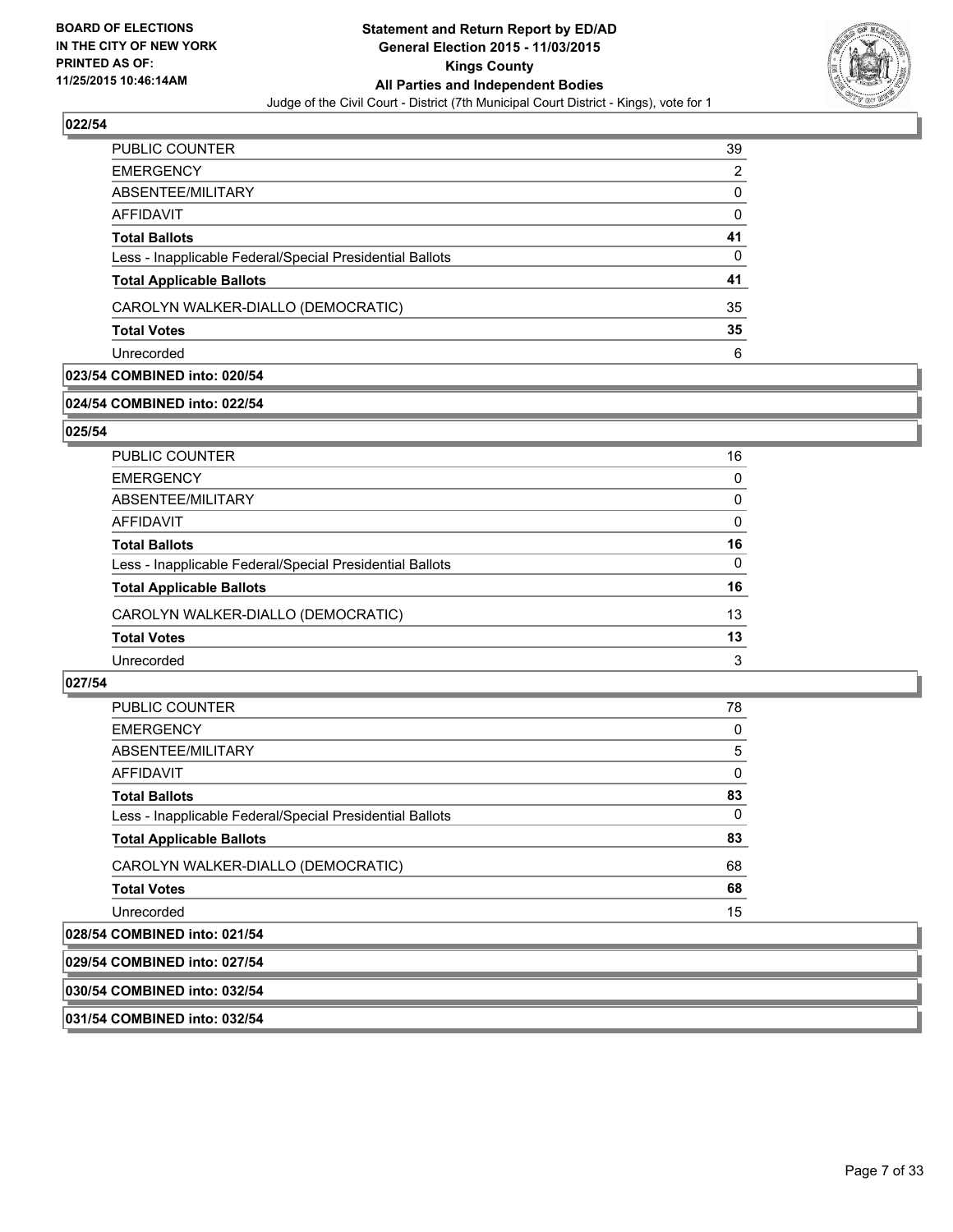

| PUBLIC COUNTER                                           | 73 |
|----------------------------------------------------------|----|
| EMERGENCY                                                | 0  |
| ABSENTEE/MILITARY                                        |    |
| AFFIDAVIT                                                | 5  |
| Total Ballots                                            | 79 |
| Less - Inapplicable Federal/Special Presidential Ballots | 0  |
| <b>Total Applicable Ballots</b>                          | 79 |
| CAROLYN WALKER-DIALLO (DEMOCRATIC)                       | 64 |
| <b>Total Votes</b>                                       | 64 |
| Unrecorded                                               | 15 |

## **033/54**

| PUBLIC COUNTER                                           | 54 |
|----------------------------------------------------------|----|
| EMERGENCY                                                | 0  |
| ABSENTEE/MILITARY                                        | 0  |
| AFFIDAVIT                                                | 0  |
| Total Ballots                                            | 54 |
| Less - Inapplicable Federal/Special Presidential Ballots | 0  |
| <b>Total Applicable Ballots</b>                          | 54 |
| CAROLYN WALKER-DIALLO (DEMOCRATIC)                       | 45 |
| <b>Total Votes</b>                                       | 45 |
| Unrecorded                                               | 9  |
|                                                          |    |

## **034/54**

| PUBLIC COUNTER                                           | 101      |
|----------------------------------------------------------|----------|
| <b>EMERGENCY</b>                                         | 0        |
| ABSENTEE/MILITARY                                        | 2        |
| AFFIDAVIT                                                |          |
| <b>Total Ballots</b>                                     | 104      |
| Less - Inapplicable Federal/Special Presidential Ballots | $\Omega$ |
| <b>Total Applicable Ballots</b>                          | 104      |
| CAROLYN WALKER-DIALLO (DEMOCRATIC)                       | 92       |
| <b>Total Votes</b>                                       | 92       |
| Unrecorded                                               | 12       |
|                                                          |          |

## **035/54 COMBINED into: 033/54**

| PUBLIC COUNTER                                           | 52 |
|----------------------------------------------------------|----|
| <b>EMERGENCY</b>                                         | 0  |
| ABSENTEE/MILITARY                                        | 0  |
| <b>AFFIDAVIT</b>                                         | 0  |
| <b>Total Ballots</b>                                     | 52 |
| Less - Inapplicable Federal/Special Presidential Ballots | 0  |
| <b>Total Applicable Ballots</b>                          | 52 |
| CAROLYN WALKER-DIALLO (DEMOCRATIC)                       | 47 |
| <b>Total Votes</b>                                       | 47 |
| Unrecorded                                               | 5  |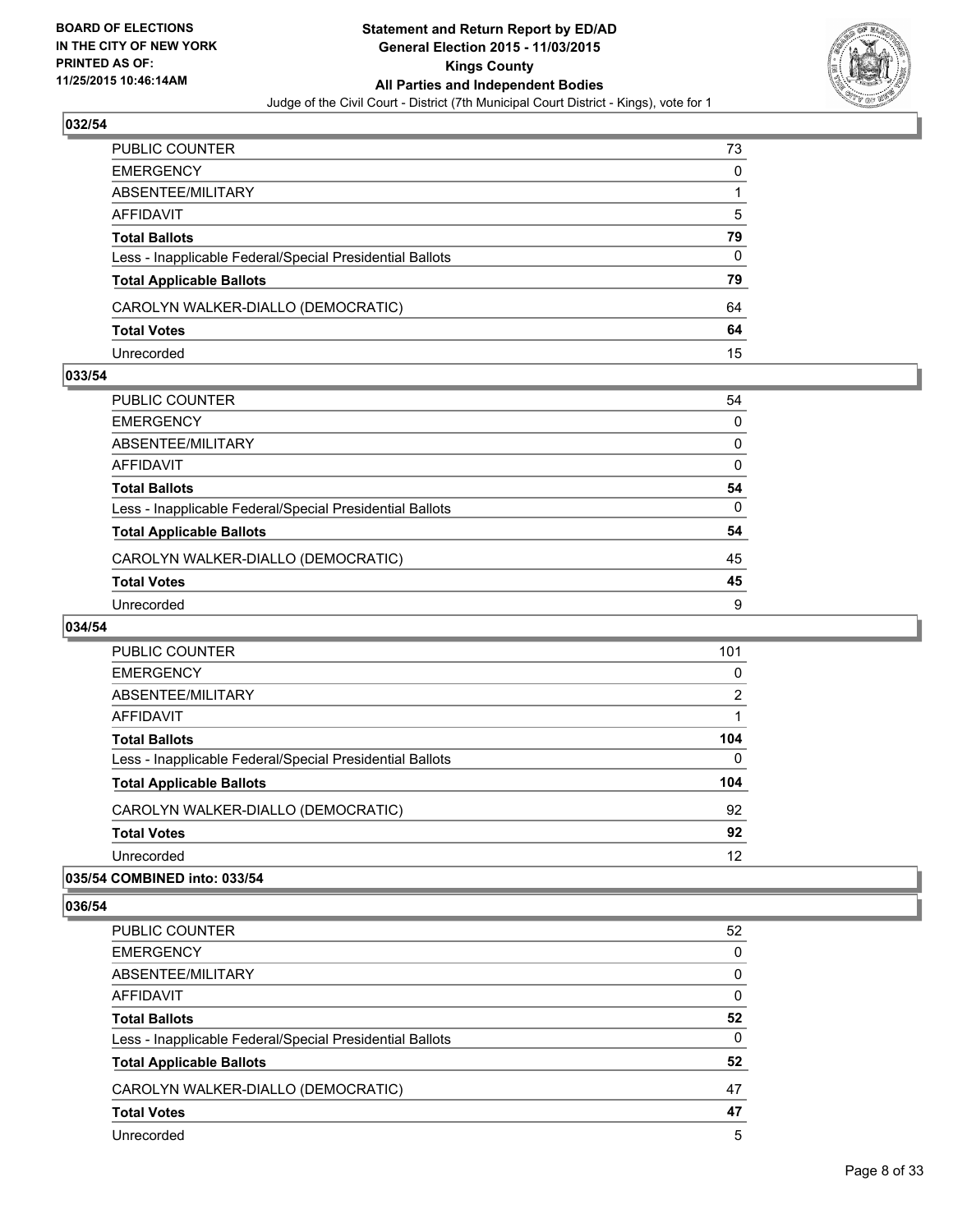

## **037/54 COMBINED into: 034/54**

## **038/54**

| PUBLIC COUNTER                                           | 48 |
|----------------------------------------------------------|----|
| EMERGENCY                                                | 2  |
| ABSENTEE/MILITARY                                        | 4  |
| AFFIDAVIT                                                | 27 |
| Total Ballots                                            | 81 |
| Less - Inapplicable Federal/Special Presidential Ballots | 0  |
| <b>Total Applicable Ballots</b>                          | 81 |
| CAROLYN WALKER-DIALLO (DEMOCRATIC)                       | 72 |
| <b>Total Votes</b>                                       | 72 |
| Unrecorded                                               | 9  |

#### **039/54**

| PUBLIC COUNTER                                           | 49 |
|----------------------------------------------------------|----|
| <b>EMERGENCY</b>                                         | 0  |
| ABSENTEE/MILITARY                                        |    |
| <b>AFFIDAVIT</b>                                         |    |
| <b>Total Ballots</b>                                     | 51 |
| Less - Inapplicable Federal/Special Presidential Ballots | 0  |
| <b>Total Applicable Ballots</b>                          | 51 |
| CAROLYN WALKER-DIALLO (DEMOCRATIC)                       | 41 |
| <b>Total Votes</b>                                       | 41 |
| Unrecorded                                               | 10 |
|                                                          |    |

| PUBLIC COUNTER                                           | 75 |
|----------------------------------------------------------|----|
|                                                          |    |
| <b>EMERGENCY</b>                                         | 0  |
| ABSENTEE/MILITARY                                        | 0  |
| AFFIDAVIT                                                | 3  |
| <b>Total Ballots</b>                                     | 78 |
| Less - Inapplicable Federal/Special Presidential Ballots | 0  |
| <b>Total Applicable Ballots</b>                          | 78 |
| CAROLYN WALKER-DIALLO (DEMOCRATIC)                       | 64 |
| <b>Total Votes</b>                                       | 64 |
| Unrecorded                                               | 14 |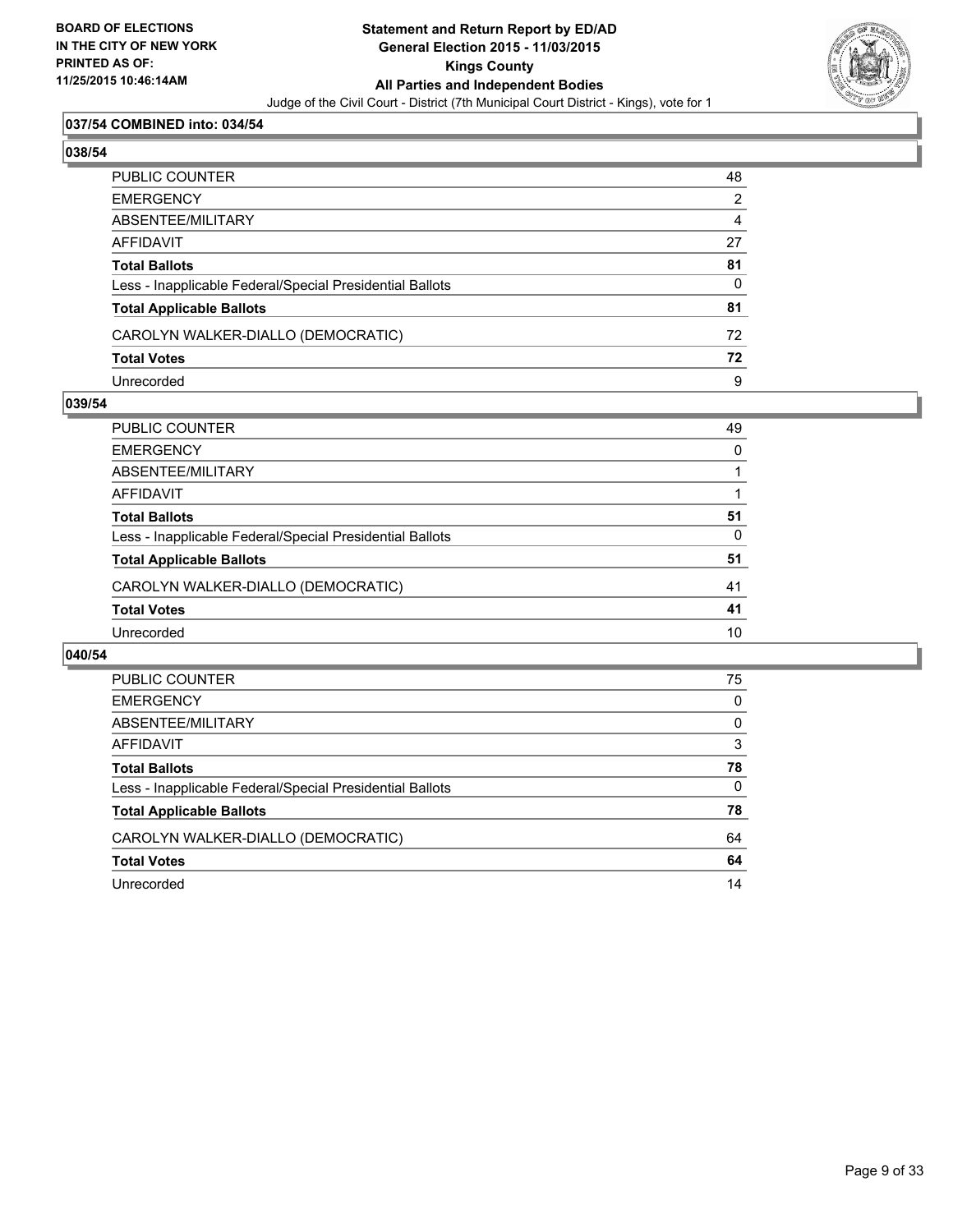

| <b>PUBLIC COUNTER</b>                                    | 124 |
|----------------------------------------------------------|-----|
| <b>EMERGENCY</b>                                         | 0   |
| ABSENTEE/MILITARY                                        |     |
| <b>AFFIDAVIT</b>                                         | 2   |
| <b>Total Ballots</b>                                     | 127 |
| Less - Inapplicable Federal/Special Presidential Ballots | 0   |
| <b>Total Applicable Ballots</b>                          | 127 |
| CAROLYN WALKER-DIALLO (DEMOCRATIC)                       | 110 |
| UNATTRIBUTABLE WRITE-IN (WRITE-IN)                       |     |
| <b>Total Votes</b>                                       | 111 |
| Unrecorded                                               | 16  |

## **042/54 COMBINED into: 041/54**

#### **043/54**

| <b>PUBLIC COUNTER</b>                                    | 104            |
|----------------------------------------------------------|----------------|
| <b>EMERGENCY</b>                                         | $\Omega$       |
| ABSENTEE/MILITARY                                        | 4              |
| <b>AFFIDAVIT</b>                                         | $\overline{2}$ |
| <b>Total Ballots</b>                                     | 110            |
| Less - Inapplicable Federal/Special Presidential Ballots | $\Omega$       |
| <b>Total Applicable Ballots</b>                          | 110            |
| CAROLYN WALKER-DIALLO (DEMOCRATIC)                       | 87             |
| NICHOLAS ROMAN (WRITE-IN)                                |                |
| <b>Total Votes</b>                                       | 88             |
| Unrecorded                                               | 22             |
|                                                          |                |

| <b>PUBLIC COUNTER</b>                                    | 26 |
|----------------------------------------------------------|----|
| <b>EMERGENCY</b>                                         | 0  |
| ABSENTEE/MILITARY                                        | 0  |
| AFFIDAVIT                                                |    |
| <b>Total Ballots</b>                                     | 27 |
| Less - Inapplicable Federal/Special Presidential Ballots | 0  |
| <b>Total Applicable Ballots</b>                          | 27 |
| CAROLYN WALKER-DIALLO (DEMOCRATIC)                       | 24 |
| <b>Total Votes</b>                                       | 24 |
| Unrecorded                                               | 3  |
| 045/54 COMBINED into: 043/54                             |    |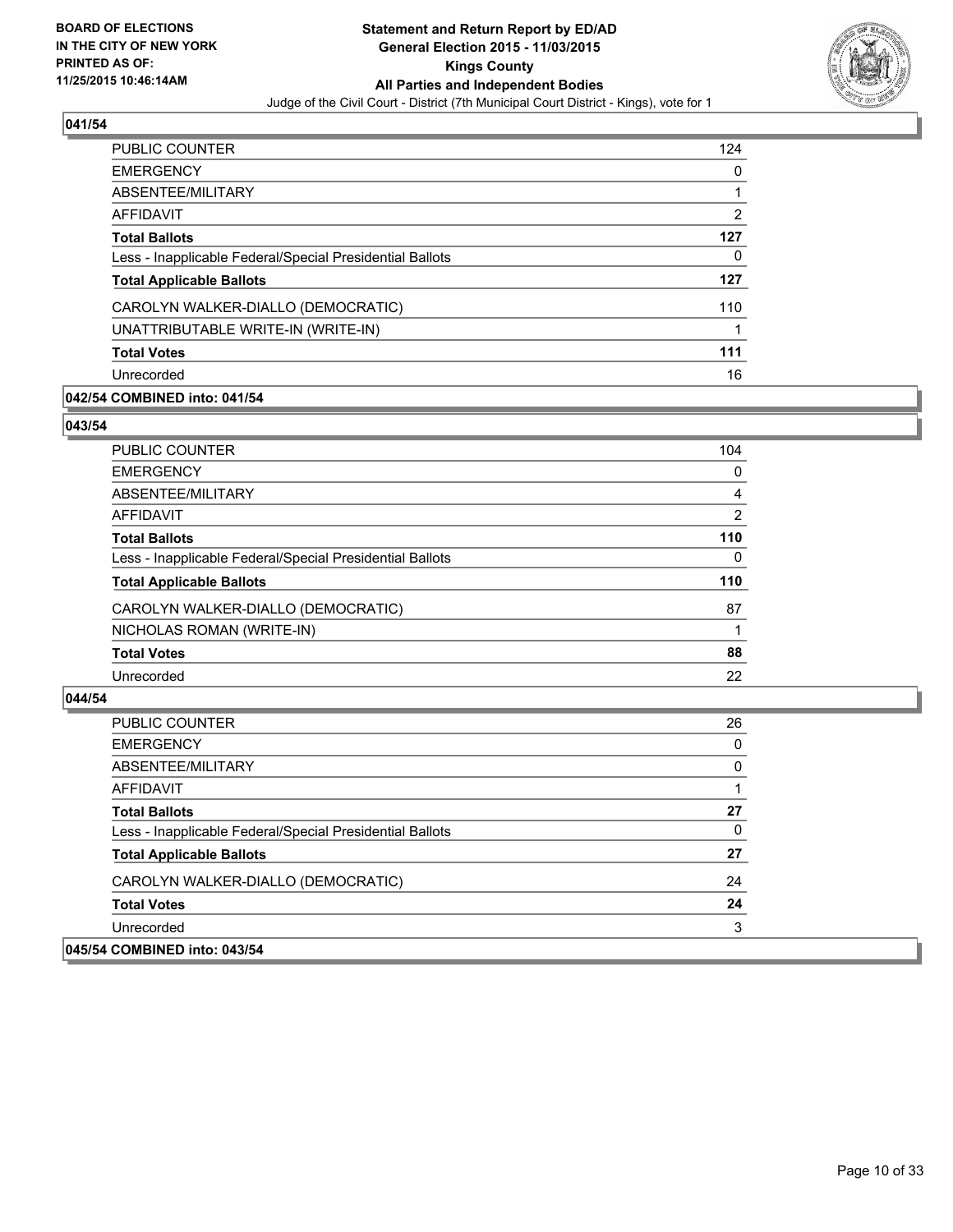

| PUBLIC COUNTER                                           | 47 |
|----------------------------------------------------------|----|
| EMERGENCY                                                | 0  |
| ABSENTEE/MILITARY                                        | 0  |
| AFFIDAVIT                                                | 0  |
| Total Ballots                                            | 47 |
| Less - Inapplicable Federal/Special Presidential Ballots | 0  |
| <b>Total Applicable Ballots</b>                          | 47 |
| CAROLYN WALKER-DIALLO (DEMOCRATIC)                       | 40 |
| <b>Total Votes</b>                                       | 40 |
| Unrecorded                                               |    |

## **047/54**

| PUBLIC COUNTER                                           | 43           |
|----------------------------------------------------------|--------------|
| EMERGENCY                                                | $\Omega$     |
| ABSENTEE/MILITARY                                        | 0            |
| AFFIDAVIT                                                | 2            |
| Total Ballots                                            | 45           |
| Less - Inapplicable Federal/Special Presidential Ballots | $\mathbf{0}$ |
| <b>Total Applicable Ballots</b>                          | 45           |
| CAROLYN WALKER-DIALLO (DEMOCRATIC)                       | 32           |
| <b>Total Votes</b>                                       | 32           |
| Unrecorded                                               | 13           |
|                                                          |              |

#### **048/54**

| PUBLIC COUNTER                                           | 27 |
|----------------------------------------------------------|----|
| <b>EMERGENCY</b>                                         | 0  |
| ABSENTEE/MILITARY                                        | 2  |
| AFFIDAVIT                                                |    |
| <b>Total Ballots</b>                                     | 30 |
| Less - Inapplicable Federal/Special Presidential Ballots | 0  |
| <b>Total Applicable Ballots</b>                          | 30 |
| CAROLYN WALKER-DIALLO (DEMOCRATIC)                       | 24 |
| <b>Total Votes</b>                                       | 24 |
| Unrecorded                                               | 6  |
|                                                          |    |

| <b>PUBLIC COUNTER</b>                                    | 58 |
|----------------------------------------------------------|----|
| <b>EMERGENCY</b>                                         | 0  |
| ABSENTEE/MILITARY                                        | 0  |
| <b>AFFIDAVIT</b>                                         | 0  |
| <b>Total Ballots</b>                                     | 58 |
| Less - Inapplicable Federal/Special Presidential Ballots | 0  |
| <b>Total Applicable Ballots</b>                          | 58 |
| CAROLYN WALKER-DIALLO (DEMOCRATIC)                       | 48 |
| <b>Total Votes</b>                                       | 48 |
| Unrecorded                                               | 10 |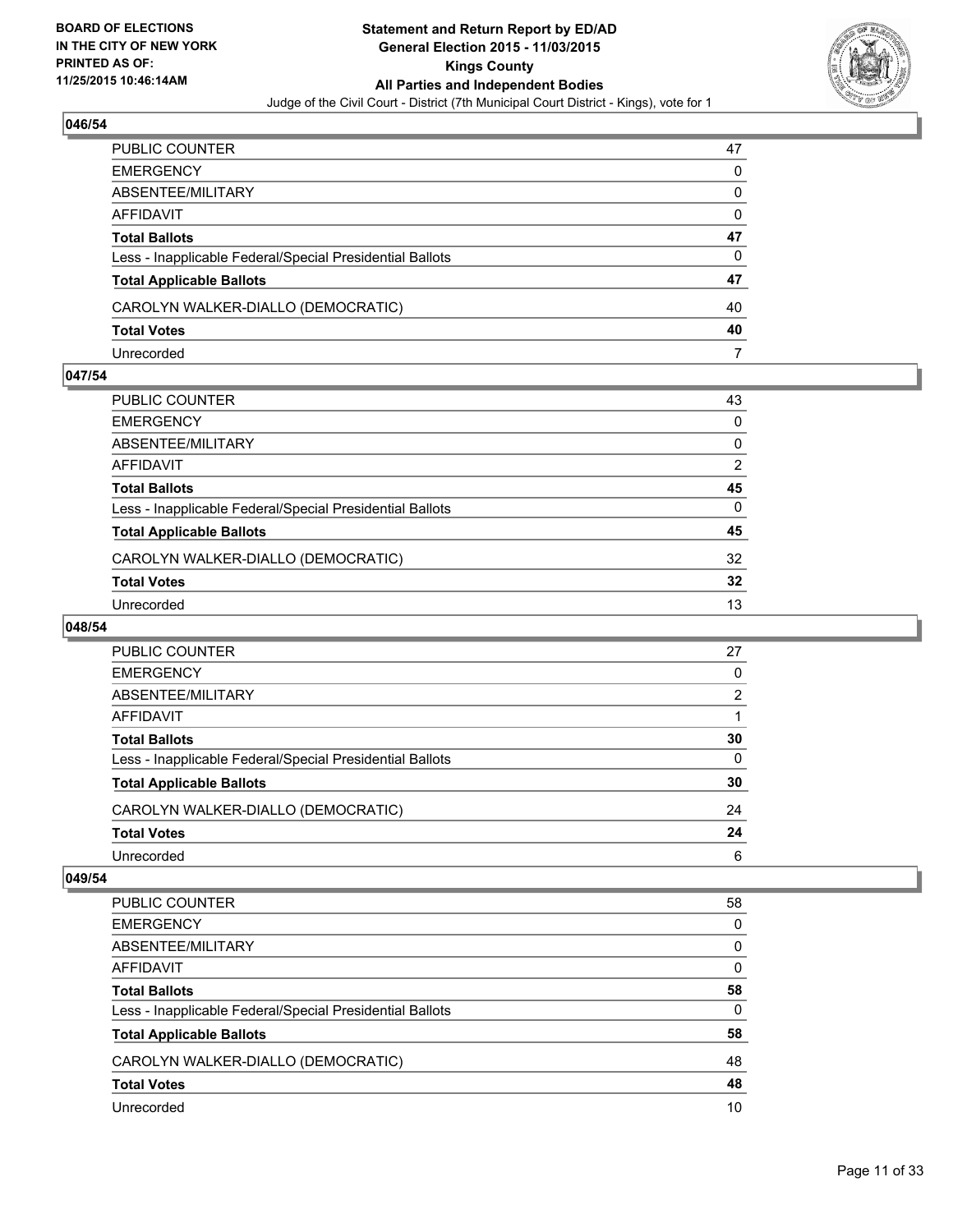

| PUBLIC COUNTER                                           | 38 |
|----------------------------------------------------------|----|
| <b>EMERGENCY</b>                                         |    |
| ABSENTEE/MILITARY                                        | 0  |
| <b>AFFIDAVIT</b>                                         | 0  |
| <b>Total Ballots</b>                                     | 45 |
| Less - Inapplicable Federal/Special Presidential Ballots | 0  |
| <b>Total Applicable Ballots</b>                          | 45 |
| CAROLYN WALKER-DIALLO (DEMOCRATIC)                       | 30 |
| <b>Total Votes</b>                                       | 30 |
| Unrecorded                                               | 15 |

## **051/54 COMBINED into: 065/54**

**052/54** 

| <b>PUBLIC COUNTER</b>                                    | 62       |
|----------------------------------------------------------|----------|
| <b>EMERGENCY</b>                                         | 0        |
| ABSENTEE/MILITARY                                        | 0        |
| <b>AFFIDAVIT</b>                                         | 3        |
| <b>Total Ballots</b>                                     | 65       |
| Less - Inapplicable Federal/Special Presidential Ballots | $\Omega$ |
| <b>Total Applicable Ballots</b>                          | 65       |
| CAROLYN WALKER-DIALLO (DEMOCRATIC)                       | 57       |
| <b>Total Votes</b>                                       | 57       |
| Unrecorded                                               | 8        |
| 053/54 COMBINED into: 047/54                             |          |

## **054/54 COMBINED into: 049/54**

| <b>PUBLIC COUNTER</b>                                    | 55       |
|----------------------------------------------------------|----------|
| <b>EMERGENCY</b>                                         | 23       |
| ABSENTEE/MILITARY                                        |          |
| AFFIDAVIT                                                | 0        |
| <b>Total Ballots</b>                                     | 79       |
| Less - Inapplicable Federal/Special Presidential Ballots | $\Omega$ |
| <b>Total Applicable Ballots</b>                          | 79       |
| CAROLYN WALKER-DIALLO (DEMOCRATIC)                       | 62       |
| <b>Total Votes</b>                                       | 62       |
| Unrecorded                                               | 17       |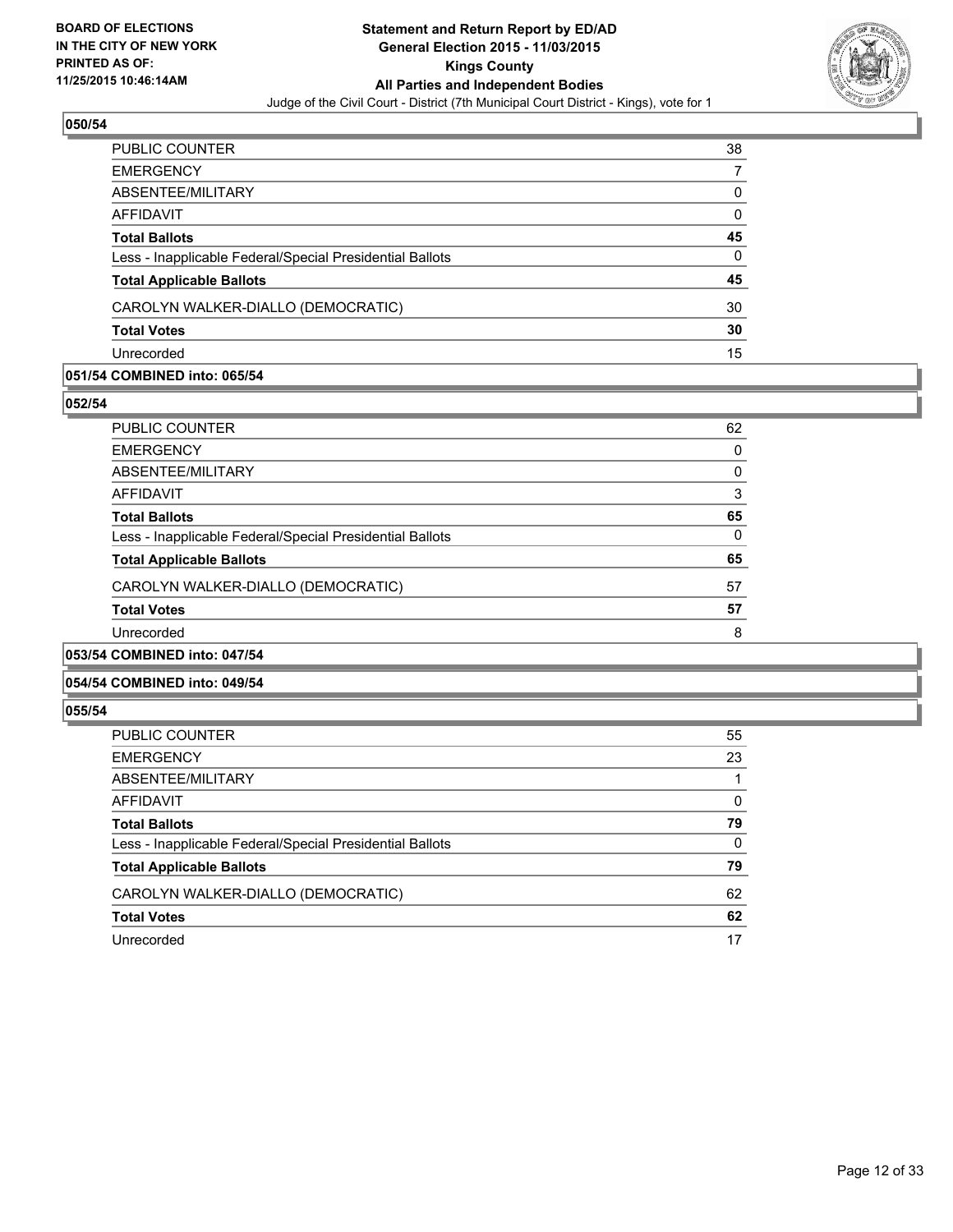

| <b>PUBLIC COUNTER</b>                                    | 46 |
|----------------------------------------------------------|----|
| <b>EMERGENCY</b>                                         | 28 |
| ABSENTEE/MILITARY                                        |    |
| AFFIDAVIT                                                | 4  |
| <b>Total Ballots</b>                                     | 79 |
| Less - Inapplicable Federal/Special Presidential Ballots | 0  |
| <b>Total Applicable Ballots</b>                          | 79 |
| CAROLYN WALKER-DIALLO (DEMOCRATIC)                       | 62 |
| <b>Total Votes</b>                                       | 62 |
| Unrecorded                                               | 17 |

## **057/54 COMBINED into: 055/54**

## **058/54 COMBINED into: 056/54**

**059/54 COMBINED into: 052/54**

**060/54 COMBINED into: 040/54**

#### **061/54**

| PUBLIC COUNTER                                           | 59 |
|----------------------------------------------------------|----|
| <b>EMERGENCY</b>                                         | 0  |
| ABSENTEE/MILITARY                                        | 4  |
| <b>AFFIDAVIT</b>                                         | 0  |
| <b>Total Ballots</b>                                     | 63 |
| Less - Inapplicable Federal/Special Presidential Ballots | 0  |
| <b>Total Applicable Ballots</b>                          | 63 |
| CAROLYN WALKER-DIALLO (DEMOCRATIC)                       | 53 |
| <b>Total Votes</b>                                       | 53 |
| Unrecorded                                               | 10 |
|                                                          |    |

## **062/54 COMBINED into: 039/54**

#### **063/54 COMBINED into: 038/54**

#### **064/54 COMBINED into: 019/54**

| <b>PUBLIC COUNTER</b>                                    | 67 |
|----------------------------------------------------------|----|
| <b>EMERGENCY</b>                                         | 0  |
| ABSENTEE/MILITARY                                        |    |
| AFFIDAVIT                                                |    |
| <b>Total Ballots</b>                                     | 69 |
| Less - Inapplicable Federal/Special Presidential Ballots | 0  |
| <b>Total Applicable Ballots</b>                          | 69 |
| CAROLYN WALKER-DIALLO (DEMOCRATIC)                       | 53 |
| UNATTRIBUTABLE WRITE-IN (WRITE-IN)                       |    |
| <b>Total Votes</b>                                       | 54 |
| Unrecorded                                               | 15 |
| 066/54 COMBINED into: 001/54                             |    |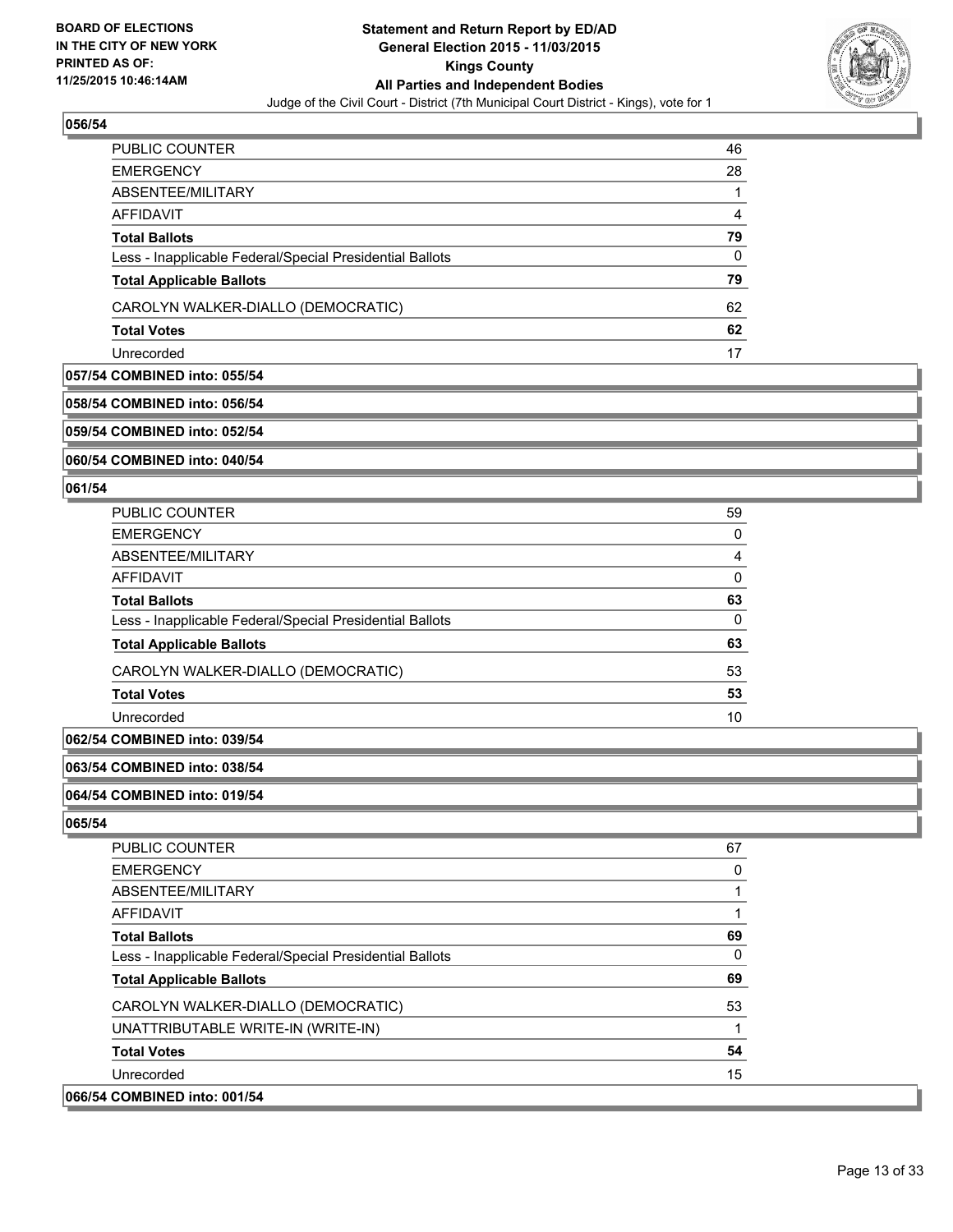

| PUBLIC COUNTER                                           | 51 |
|----------------------------------------------------------|----|
| EMERGENCY                                                | 0  |
| ABSENTEE/MILITARY                                        | 0  |
| AFFIDAVIT                                                | 0  |
| Total Ballots                                            | 51 |
| Less - Inapplicable Federal/Special Presidential Ballots | 0  |
| <b>Total Applicable Ballots</b>                          | 51 |
| CAROLYN WALKER-DIALLO (DEMOCRATIC)                       | 47 |
| <b>Total Votes</b>                                       | 47 |
| Unrecorded                                               | 4  |

## **068/54**

| PUBLIC COUNTER                                           | 33           |
|----------------------------------------------------------|--------------|
| EMERGENCY                                                | 0            |
| ABSENTEE/MILITARY                                        | 0            |
| AFFIDAVIT                                                | 1            |
| Total Ballots                                            | 34           |
| Less - Inapplicable Federal/Special Presidential Ballots | $\mathbf{0}$ |
| <b>Total Applicable Ballots</b>                          | 34           |
| CAROLYN WALKER-DIALLO (DEMOCRATIC)                       | 28           |
| <b>Total Votes</b>                                       | 28           |
| Unrecorded                                               | 6            |
|                                                          |              |

#### **069/54**

| <b>PUBLIC COUNTER</b>                                    | 34             |
|----------------------------------------------------------|----------------|
| <b>EMERGENCY</b>                                         | 0              |
| ABSENTEE/MILITARY                                        | $\overline{2}$ |
| AFFIDAVIT                                                |                |
| <b>Total Ballots</b>                                     | 37             |
| Less - Inapplicable Federal/Special Presidential Ballots | $\Omega$       |
| <b>Total Applicable Ballots</b>                          | 37             |
| CAROLYN WALKER-DIALLO (DEMOCRATIC)                       | 29             |
| <b>Total Votes</b>                                       | 29             |
| Unrecorded                                               | 8              |
|                                                          |                |

| PUBLIC COUNTER                                           | 34 |
|----------------------------------------------------------|----|
| <b>EMERGENCY</b>                                         | 0  |
| ABSENTEE/MILITARY                                        | 0  |
| <b>AFFIDAVIT</b>                                         | 0  |
| <b>Total Ballots</b>                                     | 34 |
| Less - Inapplicable Federal/Special Presidential Ballots | 0  |
| <b>Total Applicable Ballots</b>                          | 34 |
| CAROLYN WALKER-DIALLO (DEMOCRATIC)                       | 28 |
| <b>Total Votes</b>                                       | 28 |
| Unrecorded                                               | 6  |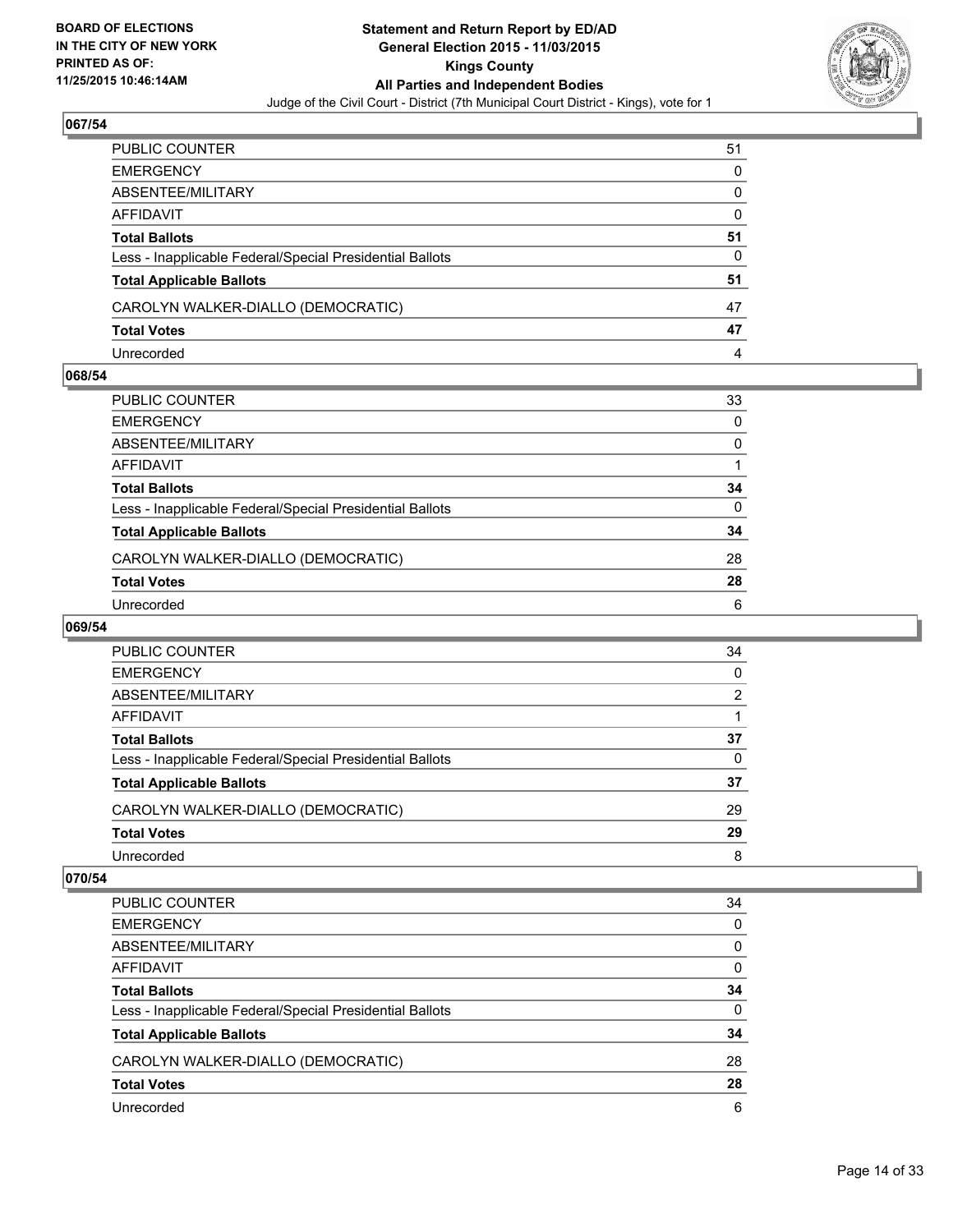

| PUBLIC COUNTER                                           | 19 |  |
|----------------------------------------------------------|----|--|
| <b>EMERGENCY</b>                                         | 0  |  |
| <b>ABSENTEE/MILITARY</b>                                 | 0  |  |
| <b>AFFIDAVIT</b>                                         | 1  |  |
| <b>Total Ballots</b>                                     | 20 |  |
| Less - Inapplicable Federal/Special Presidential Ballots | 0  |  |
| <b>Total Applicable Ballots</b>                          | 20 |  |
| CAROLYN WALKER-DIALLO (DEMOCRATIC)                       | 17 |  |
| <b>Total Votes</b>                                       | 17 |  |
| Unrecorded                                               | 3  |  |
| 072/54 COMBINED into: 002/54                             |    |  |
| 073/54 COMBINED into: 061/54                             |    |  |
| 074/54 COMBINED into: 027/54                             |    |  |
| 075/54 COMBINED into: 068/54                             |    |  |
| 077/54 COMBINED into: 019/54                             |    |  |
| 079/54 COMBINED into: 069/54                             |    |  |
| 080/54 COMBINED into: 050/54                             |    |  |
|                                                          |    |  |
| 081/54 COMBINED into: 055/54                             |    |  |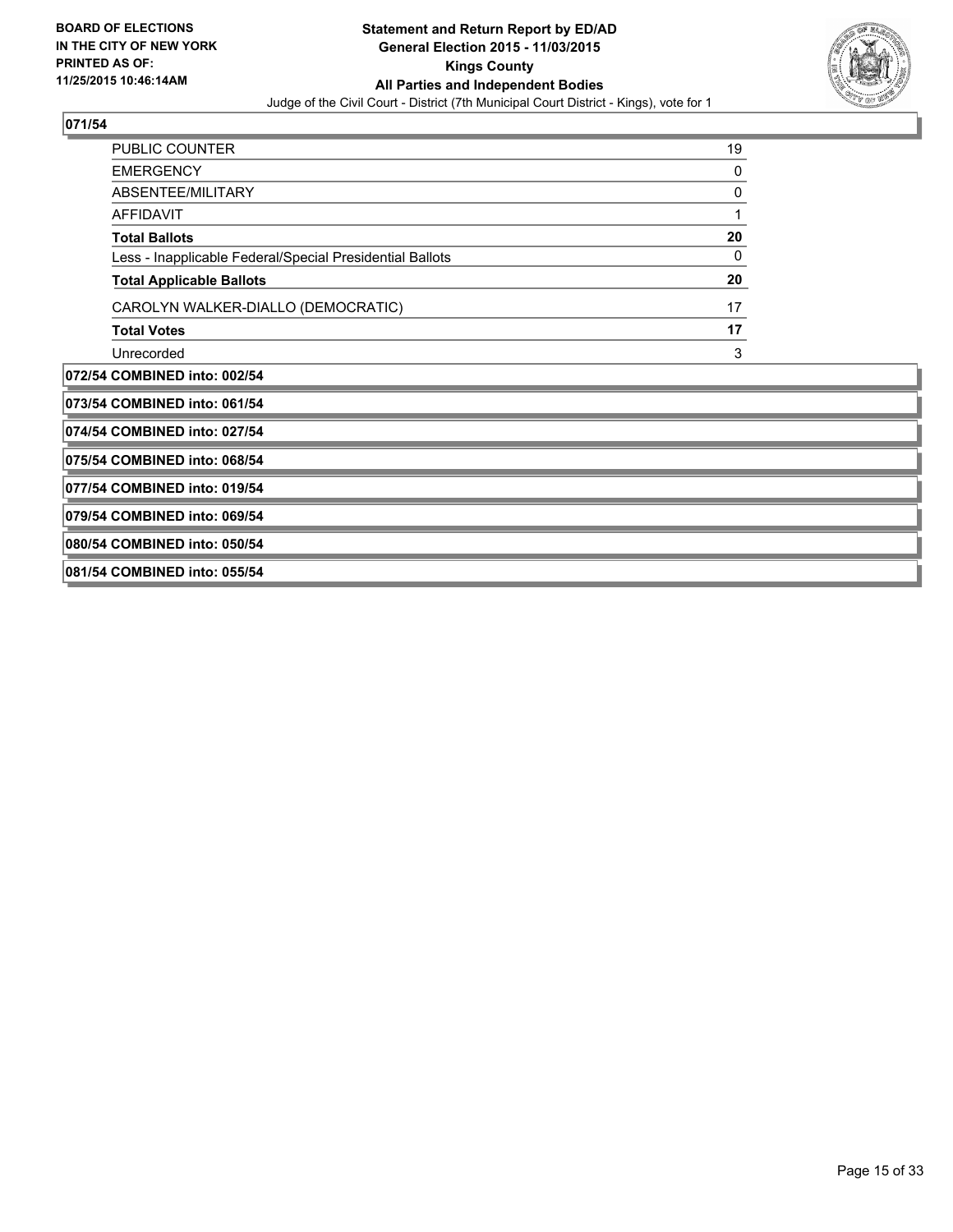

| PUBLIC COUNTER                                           | 40 |
|----------------------------------------------------------|----|
| <b>EMERGENCY</b>                                         | 0  |
| ABSENTEE/MILITARY                                        | 0  |
| <b>AFFIDAVIT</b>                                         |    |
| <b>Total Ballots</b>                                     | 41 |
| Less - Inapplicable Federal/Special Presidential Ballots | 0  |
| <b>Total Applicable Ballots</b>                          | 41 |
| CAROLYN WALKER-DIALLO (DEMOCRATIC)                       | 34 |
| <b>Total Votes</b>                                       | 34 |
| Unrecorded                                               |    |

#### **008/55 COMBINED into: 007/55**

**013/55** 

| PUBLIC COUNTER                                           | 39 |
|----------------------------------------------------------|----|
| <b>EMERGENCY</b>                                         | 0  |
| ABSENTEE/MILITARY                                        | 0  |
| AFFIDAVIT                                                |    |
| <b>Total Ballots</b>                                     | 40 |
| Less - Inapplicable Federal/Special Presidential Ballots | 0  |
| <b>Total Applicable Ballots</b>                          | 40 |
| CAROLYN WALKER-DIALLO (DEMOCRATIC)                       | 37 |
| <b>Total Votes</b>                                       | 37 |
| Unrecorded                                               | 3  |
|                                                          |    |

## **014/55**

| PUBLIC COUNTER                                           | 45 |
|----------------------------------------------------------|----|
| <b>EMERGENCY</b>                                         | 0  |
| ABSENTEE/MILITARY                                        | 0  |
| AFFIDAVIT                                                | 0  |
| <b>Total Ballots</b>                                     | 45 |
| Less - Inapplicable Federal/Special Presidential Ballots | 0  |
| <b>Total Applicable Ballots</b>                          | 45 |
| CAROLYN WALKER-DIALLO (DEMOCRATIC)                       | 35 |
| <b>Total Votes</b>                                       | 35 |
| Unrecorded                                               | 10 |

| 040/55 COMBINED into: 049/55                             |   |
|----------------------------------------------------------|---|
| <b>Total Votes</b>                                       |   |
| CAROLYN WALKER-DIALLO (DEMOCRATIC)                       |   |
| <b>Total Applicable Ballots</b>                          |   |
| Less - Inapplicable Federal/Special Presidential Ballots | 0 |
| <b>Total Ballots</b>                                     |   |
| AFFIDAVIT                                                | 0 |
| ABSENTEE/MILITARY                                        | 0 |
| <b>EMERGENCY</b>                                         | 0 |
| <b>PUBLIC COUNTER</b>                                    |   |
|                                                          |   |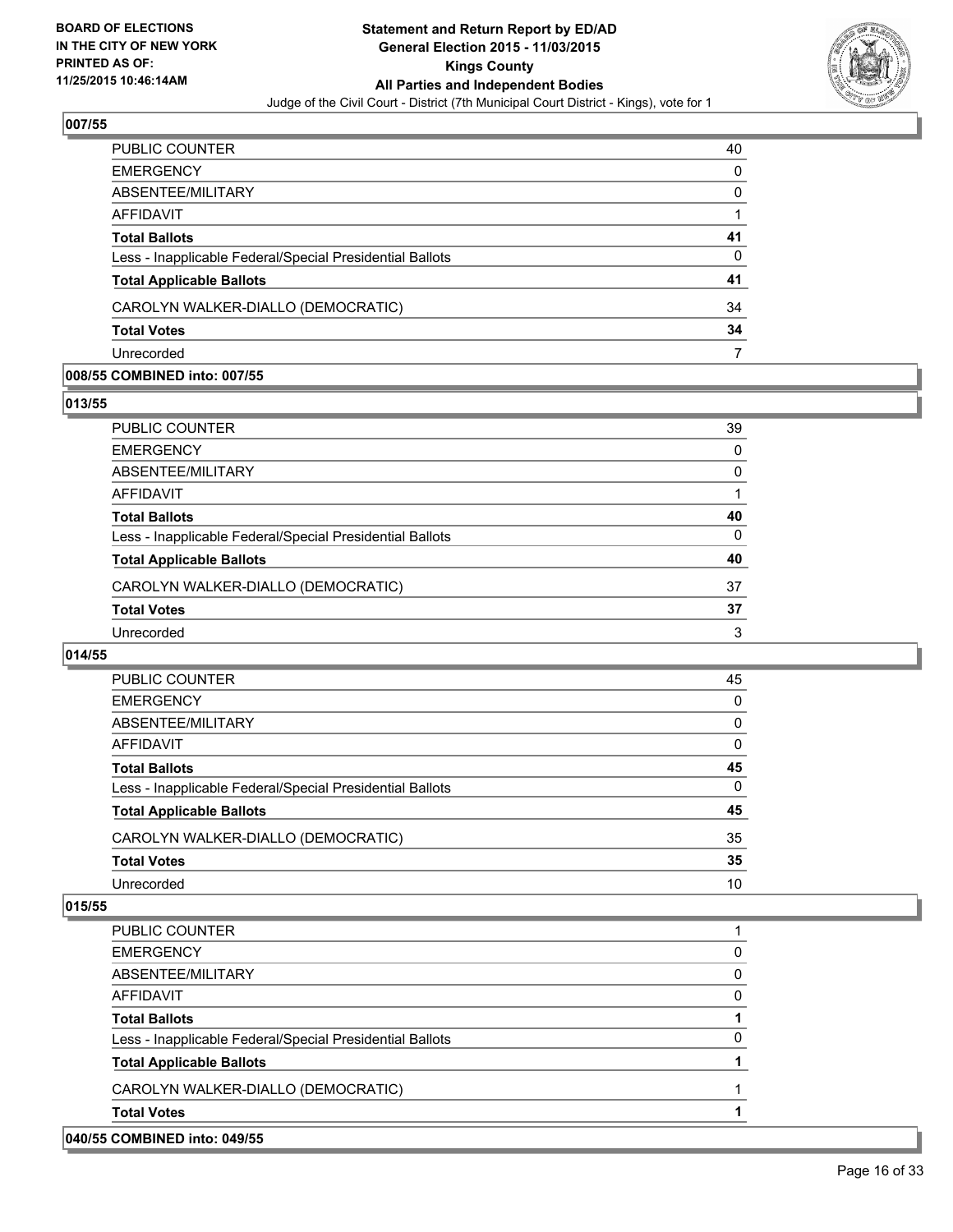

| 23           |
|--------------|
| <sup>0</sup> |
|              |
| 0            |
| 24           |
| 0            |
| 24           |
| 20           |
|              |
| 21           |
| 3            |
|              |

## **042/55 COMBINED into: 049/55**

#### **043/55 COMBINED into: 041/55**

## **044/55**

| <b>Total Votes</b>                                       | 2            |
|----------------------------------------------------------|--------------|
| CAROLYN WALKER-DIALLO (DEMOCRATIC)                       | 2            |
| <b>Total Applicable Ballots</b>                          | 2            |
| Less - Inapplicable Federal/Special Presidential Ballots | $\Omega$     |
| <b>Total Ballots</b>                                     | $\mathbf{2}$ |
| <b>AFFIDAVIT</b>                                         | 0            |
| ABSENTEE/MILITARY                                        | 0            |
| <b>EMERGENCY</b>                                         | 0            |
| PUBLIC COUNTER                                           | 2            |

| PUBLIC COUNTER                                           | 51 |
|----------------------------------------------------------|----|
| <b>EMERGENCY</b>                                         | 0  |
| ABSENTEE/MILITARY                                        | 0  |
| AFFIDAVIT                                                | 2  |
| <b>Total Ballots</b>                                     | 53 |
| Less - Inapplicable Federal/Special Presidential Ballots | 0  |
| <b>Total Applicable Ballots</b>                          | 53 |
| CAROLYN WALKER-DIALLO (DEMOCRATIC)                       | 43 |
| <b>Total Votes</b>                                       | 43 |
| Unrecorded                                               | 10 |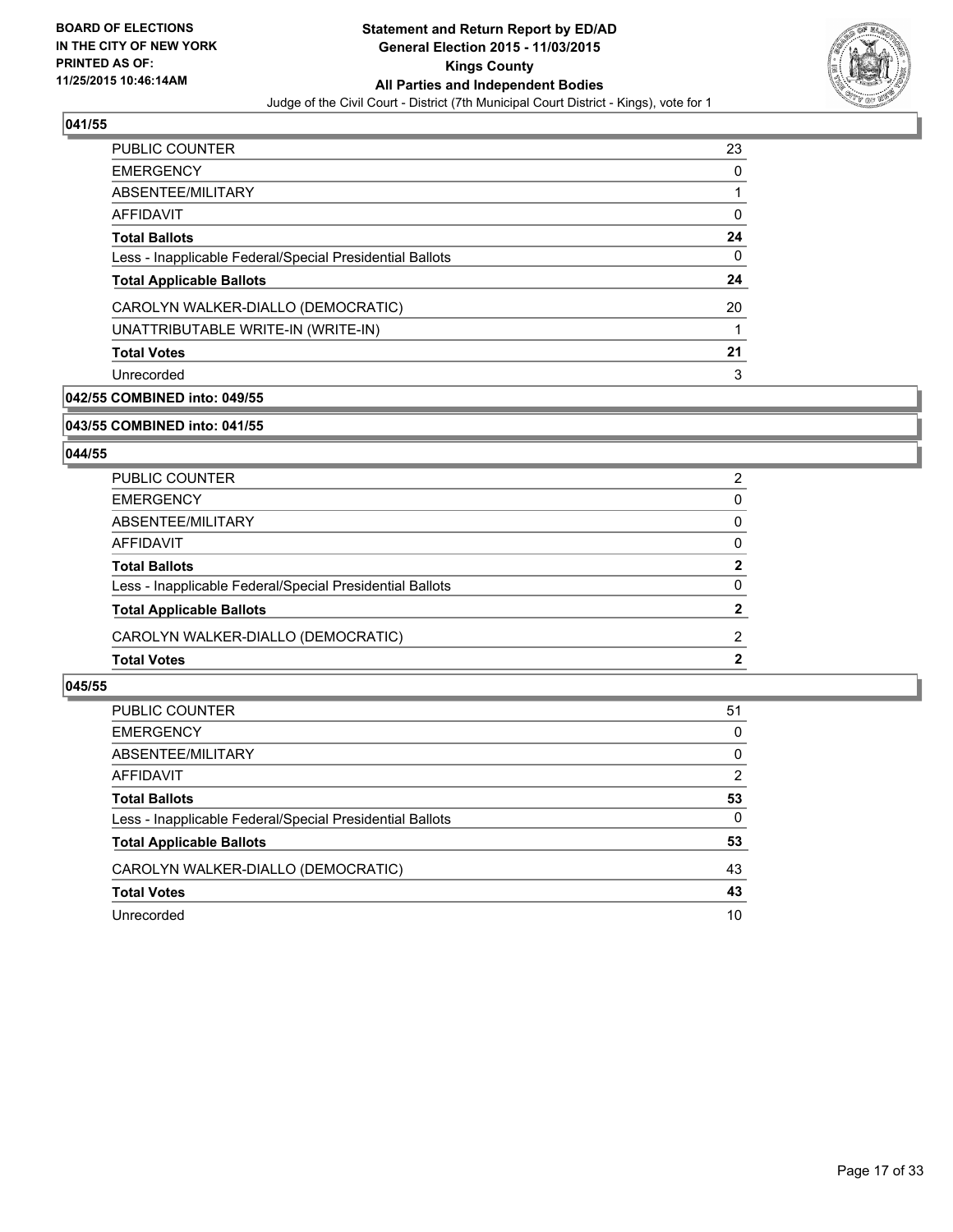

| PUBLIC COUNTER                                           | 55 |
|----------------------------------------------------------|----|
| EMERGENCY                                                | 0  |
| ABSENTEE/MILITARY                                        |    |
| AFFIDAVIT                                                | 0  |
| Total Ballots                                            | 56 |
| Less - Inapplicable Federal/Special Presidential Ballots | 0  |
| <b>Total Applicable Ballots</b>                          | 56 |
| CAROLYN WALKER-DIALLO (DEMOCRATIC)                       | 45 |
| <b>Total Votes</b>                                       | 45 |
| Unrecorded                                               | 11 |

#### **047/55**

| <b>PUBLIC COUNTER</b>                                    | 22 |
|----------------------------------------------------------|----|
| <b>EMERGENCY</b>                                         | 0  |
| ABSENTEE/MILITARY                                        | 0  |
| <b>AFFIDAVIT</b>                                         | 0  |
| <b>Total Ballots</b>                                     | 22 |
| Less - Inapplicable Federal/Special Presidential Ballots | 0  |
| <b>Total Applicable Ballots</b>                          | 22 |
| CAROLYN WALKER-DIALLO (DEMOCRATIC)                       | 20 |
| <b>Total Votes</b>                                       | 20 |
| Unrecorded                                               | 2  |
| COMPINIED into 042/EE                                    |    |

# **048/55 COMBINED into: 013/55**

#### **049/55**

| <b>PUBLIC COUNTER</b>                                    | 37 |
|----------------------------------------------------------|----|
| <b>EMERGENCY</b>                                         | 0  |
| ABSENTEE/MILITARY                                        | 10 |
| AFFIDAVIT                                                | 0  |
| <b>Total Ballots</b>                                     | 47 |
| Less - Inapplicable Federal/Special Presidential Ballots | 0  |
| <b>Total Applicable Ballots</b>                          | 47 |
| CAROLYN WALKER-DIALLO (DEMOCRATIC)                       | 35 |
| <b>Total Votes</b>                                       | 35 |
| Unrecorded                                               | 12 |

## **050/55 COMBINED into: 041/55**

| PUBLIC COUNTER                                           | 2 |
|----------------------------------------------------------|---|
| <b>EMERGENCY</b>                                         | 0 |
| ABSENTEE/MILITARY                                        | 0 |
| AFFIDAVIT                                                | 0 |
| <b>Total Ballots</b>                                     | 2 |
| Less - Inapplicable Federal/Special Presidential Ballots | 0 |
| <b>Total Applicable Ballots</b>                          | 2 |
| CAROLYN WALKER-DIALLO (DEMOCRATIC)                       | 2 |
| <b>Total Votes</b>                                       | 2 |
|                                                          |   |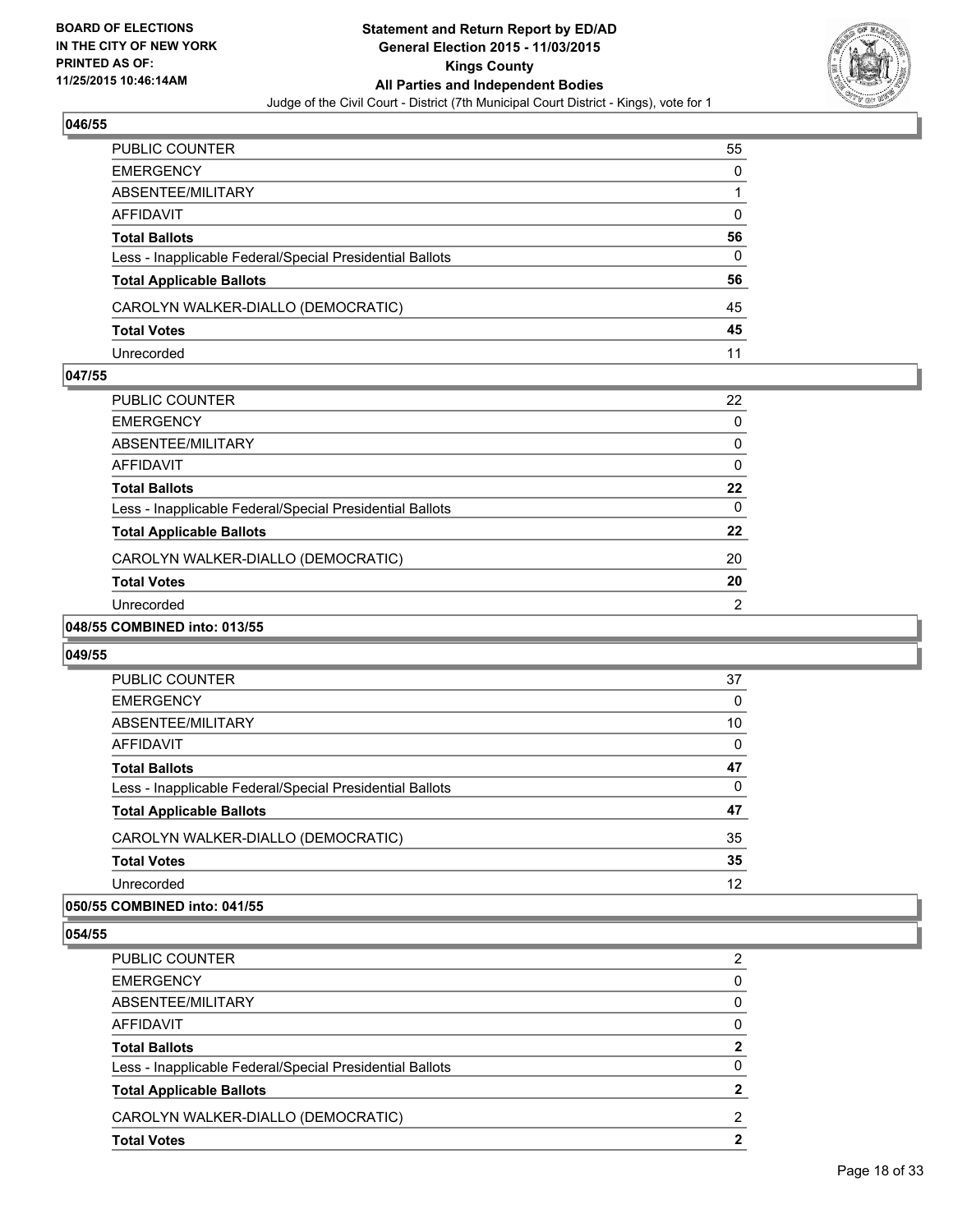

**106/55 COMBINED into: 007/55**

**107/55 COMBINED into: 049/55**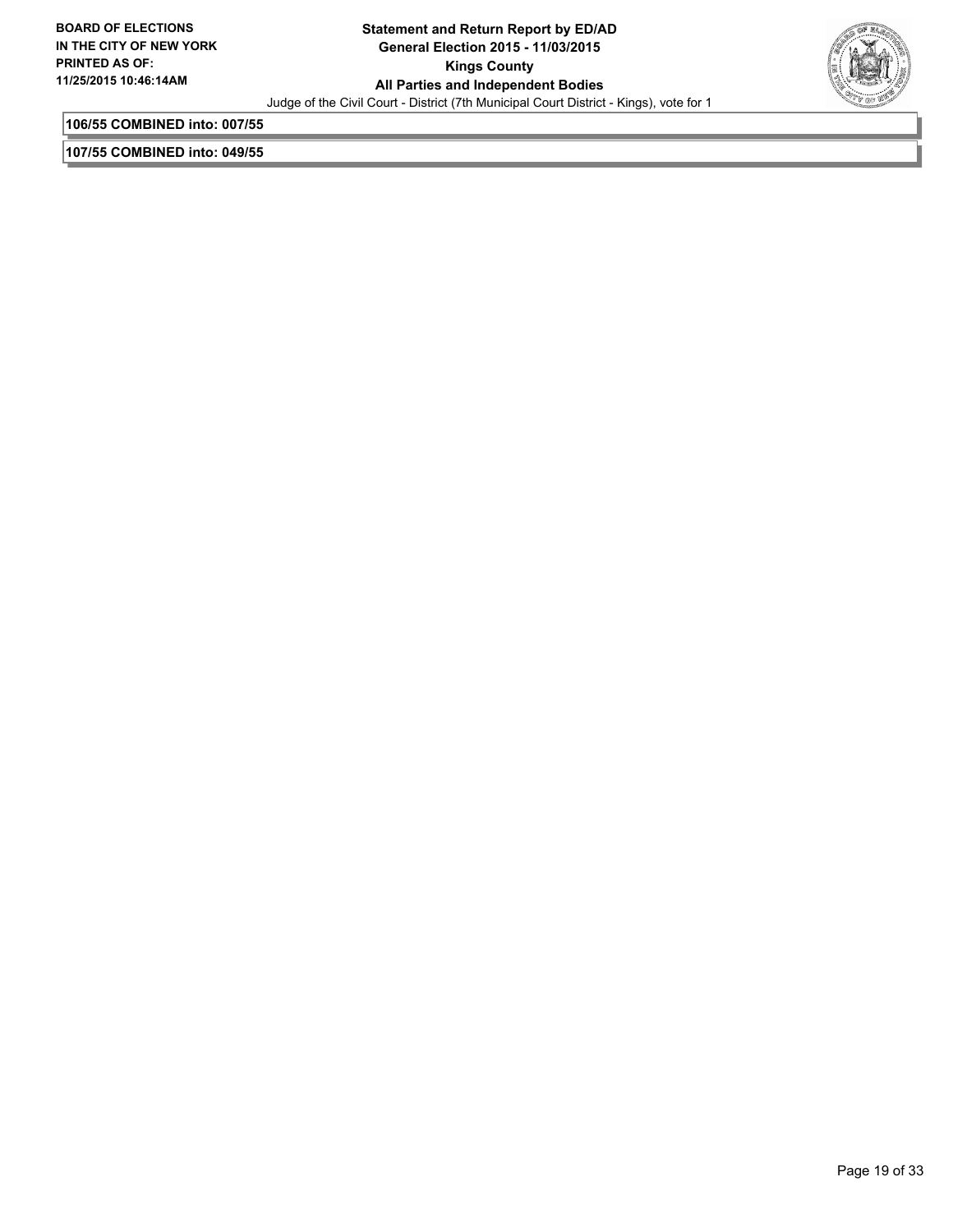

| PUBLIC COUNTER                                           | 54           |
|----------------------------------------------------------|--------------|
| EMERGENCY                                                | 0            |
| ABSENTEE/MILITARY                                        | $\mathbf{0}$ |
| AFFIDAVIT                                                | 0            |
| Total Ballots                                            | 54           |
| Less - Inapplicable Federal/Special Presidential Ballots | 0            |
| <b>Total Applicable Ballots</b>                          | 54           |
| CAROLYN WALKER-DIALLO (DEMOCRATIC)                       | 47           |
| <b>Total Votes</b>                                       | 47           |
| Unrecorded                                               |              |

## **003/60**

| PUBLIC COUNTER                                           | 42 |
|----------------------------------------------------------|----|
| EMERGENCY                                                | 2  |
| ABSENTEE/MILITARY                                        | 0  |
| AFFIDAVIT                                                | 0  |
| Total Ballots                                            | 44 |
| Less - Inapplicable Federal/Special Presidential Ballots | 0  |
| <b>Total Applicable Ballots</b>                          | 44 |
| CAROLYN WALKER-DIALLO (DEMOCRATIC)                       | 40 |
| <b>Total Votes</b>                                       | 40 |
| Unrecorded                                               | 4  |
|                                                          |    |

## **004/60**

| <b>PUBLIC COUNTER</b>                                    | 24 |
|----------------------------------------------------------|----|
| <b>EMERGENCY</b>                                         | 0  |
| ABSENTEE/MILITARY                                        |    |
| AFFIDAVIT                                                |    |
| <b>Total Ballots</b>                                     | 26 |
| Less - Inapplicable Federal/Special Presidential Ballots | 0  |
| <b>Total Applicable Ballots</b>                          | 26 |
| CAROLYN WALKER-DIALLO (DEMOCRATIC)                       | 20 |
| JOHN RODRIGUEZ (WRITE-IN)                                |    |
| <b>Total Votes</b>                                       | 21 |
| Unrecorded                                               | 5  |

| PUBLIC COUNTER                                           | 43 |
|----------------------------------------------------------|----|
| <b>EMERGENCY</b>                                         | 0  |
| ABSENTEE/MILITARY                                        | 3  |
| AFFIDAVIT                                                |    |
| <b>Total Ballots</b>                                     | 47 |
| Less - Inapplicable Federal/Special Presidential Ballots | 0  |
| <b>Total Applicable Ballots</b>                          | 47 |
| CAROLYN WALKER-DIALLO (DEMOCRATIC)                       | 43 |
| <b>Total Votes</b>                                       | 43 |
| Unrecorded                                               | 4  |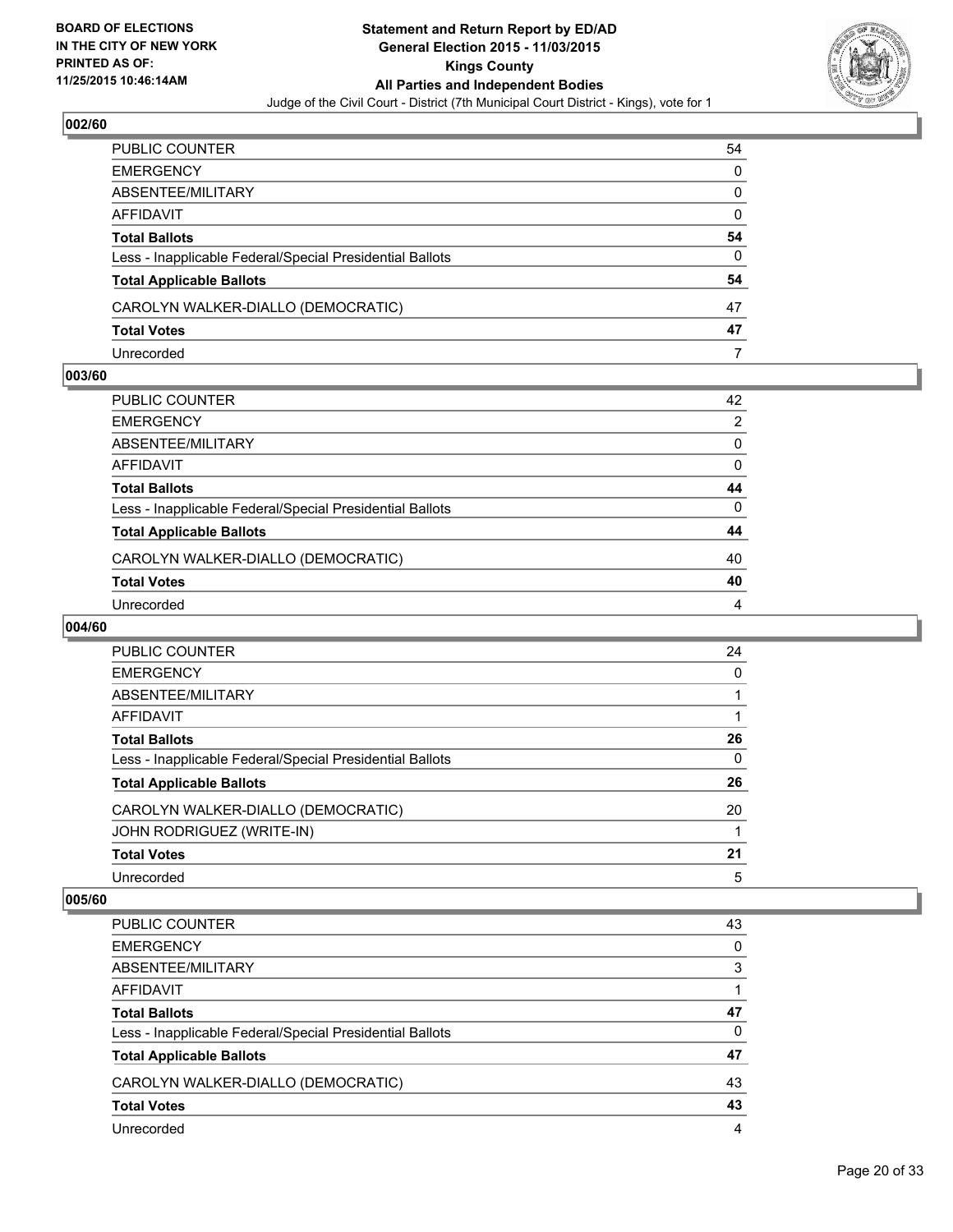

| PUBLIC COUNTER                                           | 13       |
|----------------------------------------------------------|----------|
| EMERGENCY                                                | 0        |
| ABSENTEE/MILITARY                                        | 0        |
| AFFIDAVIT                                                | $\Omega$ |
| <b>Total Ballots</b>                                     | 13       |
| Less - Inapplicable Federal/Special Presidential Ballots | 0        |
| <b>Total Applicable Ballots</b>                          | 13       |
| CAROLYN WALKER-DIALLO (DEMOCRATIC)                       | 12       |
| Total Votes                                              | 12       |
| Unrecorded                                               |          |

## **007/60**

| PUBLIC COUNTER                                           | 55       |
|----------------------------------------------------------|----------|
| EMERGENCY                                                | 0        |
| ABSENTEE/MILITARY                                        |          |
| AFFIDAVIT                                                | 0        |
| Total Ballots                                            | 56       |
| Less - Inapplicable Federal/Special Presidential Ballots | $\Omega$ |
| <b>Total Applicable Ballots</b>                          | 56       |
| CAROLYN WALKER-DIALLO (DEMOCRATIC)                       | 50       |
| <b>Total Votes</b>                                       | 50       |
| Unrecorded                                               | 6        |
|                                                          |          |

## **008/60**

| <b>PUBLIC COUNTER</b>                                    | 94       |
|----------------------------------------------------------|----------|
| <b>EMERGENCY</b>                                         | 0        |
| ABSENTEE/MILITARY                                        |          |
| AFFIDAVIT                                                | 0        |
| <b>Total Ballots</b>                                     | 95       |
| Less - Inapplicable Federal/Special Presidential Ballots | $\Omega$ |
| <b>Total Applicable Ballots</b>                          | 95       |
| CAROLYN WALKER-DIALLO (DEMOCRATIC)                       | 82       |
| UNATTRIBUTABLE WRITE-IN (WRITE-IN)                       |          |
| <b>Total Votes</b>                                       | 83       |
| Unrecorded                                               | 12       |

| <b>PUBLIC COUNTER</b>                                    | 35 |
|----------------------------------------------------------|----|
| <b>EMERGENCY</b>                                         | 0  |
| ABSENTEE/MILITARY                                        |    |
| AFFIDAVIT                                                |    |
| <b>Total Ballots</b>                                     | 37 |
| Less - Inapplicable Federal/Special Presidential Ballots | 0  |
| <b>Total Applicable Ballots</b>                          | 37 |
| CAROLYN WALKER-DIALLO (DEMOCRATIC)                       | 34 |
| <b>Total Votes</b>                                       | 34 |
| Unrecorded                                               | 3  |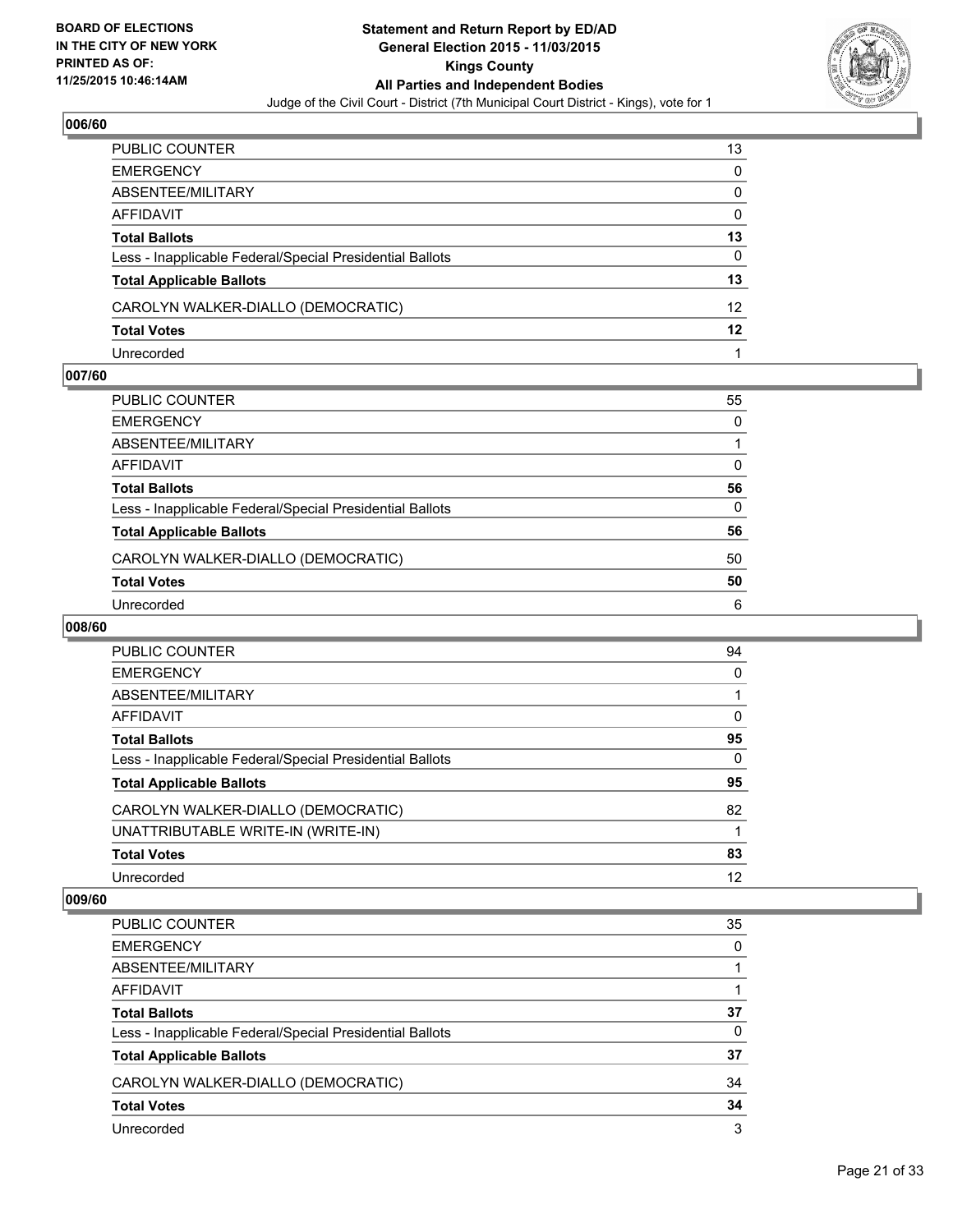

| PUBLIC COUNTER                                           | 37 |
|----------------------------------------------------------|----|
| <b>EMERGENCY</b>                                         | 0  |
| ABSENTEE/MILITARY                                        | 0  |
| AFFIDAVIT                                                | 2  |
| <b>Total Ballots</b>                                     | 39 |
| Less - Inapplicable Federal/Special Presidential Ballots | 0  |
| <b>Total Applicable Ballots</b>                          | 39 |
| CAROLYN WALKER-DIALLO (DEMOCRATIC)                       | 31 |
| <b>Total Votes</b>                                       | 31 |
| Unrecorded                                               | 8  |

## **011/60**

| PUBLIC COUNTER                                           | 3              |
|----------------------------------------------------------|----------------|
| EMERGENCY                                                | 0              |
| ABSENTEE/MILITARY                                        |                |
| AFFIDAVIT                                                | 0              |
| Total Ballots                                            | 4              |
| Less - Inapplicable Federal/Special Presidential Ballots | 0              |
| <b>Total Applicable Ballots</b>                          | 4              |
| CAROLYN WALKER-DIALLO (DEMOCRATIC)                       | 2              |
| <b>Total Votes</b>                                       | $\mathbf{2}$   |
| Unrecorded                                               | $\overline{2}$ |
|                                                          |                |

## **012/60**

| PUBLIC COUNTER                                           | 72       |
|----------------------------------------------------------|----------|
| <b>EMERGENCY</b>                                         | 0        |
| ABSENTEE/MILITARY                                        |          |
| AFFIDAVIT                                                |          |
| <b>Total Ballots</b>                                     | 74       |
| Less - Inapplicable Federal/Special Presidential Ballots | $\Omega$ |
| <b>Total Applicable Ballots</b>                          | 74       |
| CAROLYN WALKER-DIALLO (DEMOCRATIC)                       | 68       |
| <b>Total Votes</b>                                       | 68       |
| Unrecorded                                               | 6        |

| <b>PUBLIC COUNTER</b>                                    | 61           |
|----------------------------------------------------------|--------------|
| <b>EMERGENCY</b>                                         | 0            |
| ABSENTEE/MILITARY                                        | 3            |
| <b>AFFIDAVIT</b>                                         | $\mathbf{0}$ |
| <b>Total Ballots</b>                                     | 64           |
| Less - Inapplicable Federal/Special Presidential Ballots | $\Omega$     |
| <b>Total Applicable Ballots</b>                          | 64           |
| CAROLYN WALKER-DIALLO (DEMOCRATIC)                       | 53           |
| <b>Total Votes</b>                                       | 53           |
| Unrecorded                                               | 11           |
| 014/60 COMBINED into: 012/60                             |              |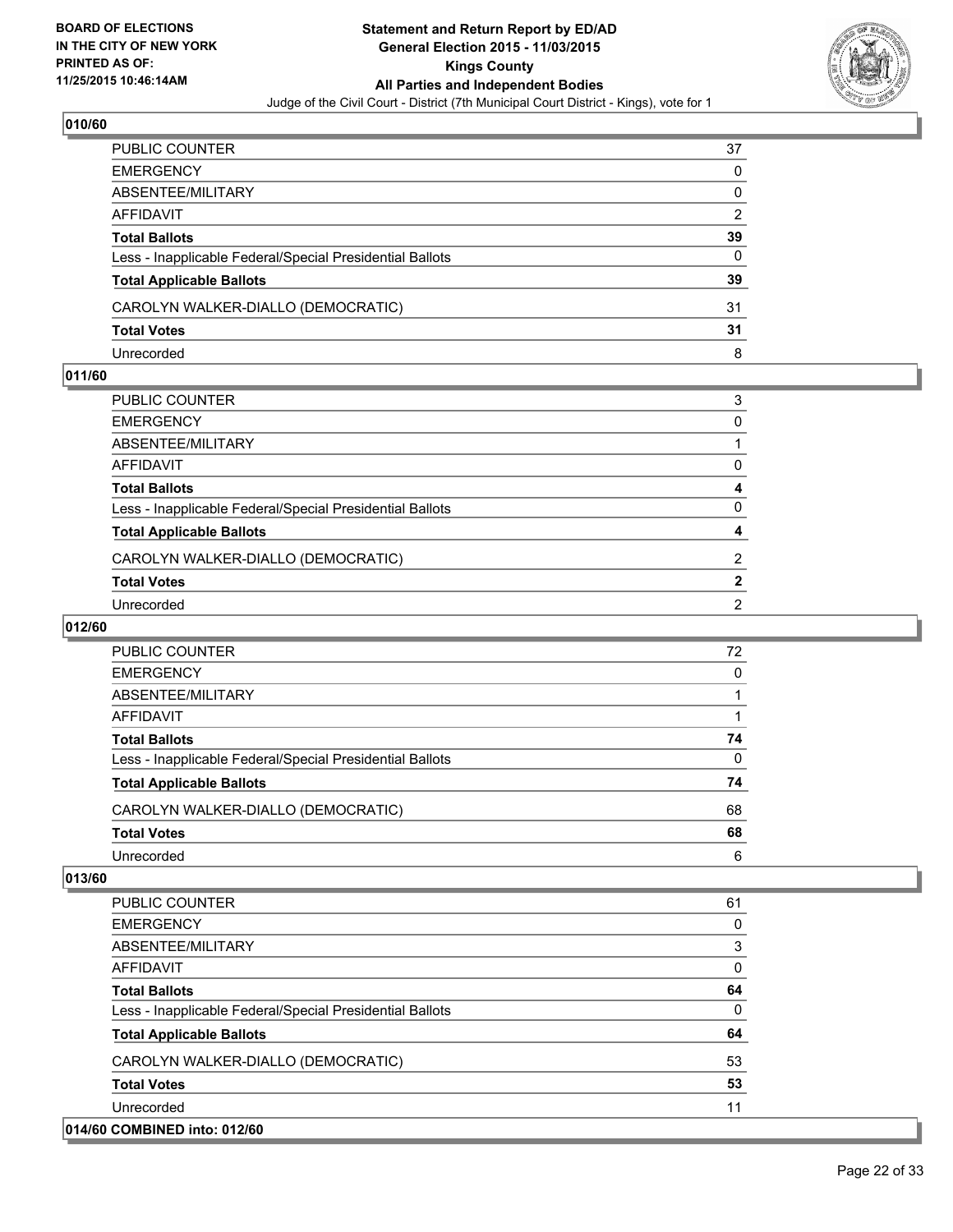

| <b>PUBLIC COUNTER</b>                                    | 22 |
|----------------------------------------------------------|----|
| <b>EMERGENCY</b>                                         | 0  |
| ABSENTEE/MILITARY                                        | 0  |
| AFFIDAVIT                                                | 0  |
| <b>Total Ballots</b>                                     | 22 |
| Less - Inapplicable Federal/Special Presidential Ballots | 0  |
| <b>Total Applicable Ballots</b>                          | 22 |
| CAROLYN WALKER-DIALLO (DEMOCRATIC)                       | 20 |
| <b>Total Votes</b>                                       | 20 |
| Unrecorded                                               | 2  |

#### **016/60 COMBINED into: 010/60**

**017/60** 

| PUBLIC COUNTER                                           | 66 |
|----------------------------------------------------------|----|
| EMERGENCY                                                | 0  |
| ABSENTEE/MILITARY                                        | 3  |
| AFFIDAVIT                                                | 1  |
| Total Ballots                                            | 70 |
| Less - Inapplicable Federal/Special Presidential Ballots | 0  |
| <b>Total Applicable Ballots</b>                          | 70 |
| CAROLYN WALKER-DIALLO (DEMOCRATIC)                       | 56 |
| UNATTRIBUTABLE WRITE-IN (WRITE-IN)                       |    |
| <b>Total Votes</b>                                       | 57 |
| Unrecorded                                               | 13 |
|                                                          |    |

| PUBLIC COUNTER                                           | 38 |
|----------------------------------------------------------|----|
| <b>EMERGENCY</b>                                         | 0  |
| ABSENTEE/MILITARY                                        | 2  |
| AFFIDAVIT                                                |    |
| <b>Total Ballots</b>                                     | 41 |
| Less - Inapplicable Federal/Special Presidential Ballots | 0  |
| <b>Total Applicable Ballots</b>                          | 41 |
| CAROLYN WALKER-DIALLO (DEMOCRATIC)                       | 37 |
| <b>Total Votes</b>                                       | 37 |
| Unrecorded                                               | 4  |
| 019/60 COMBINED into: 018/60                             |    |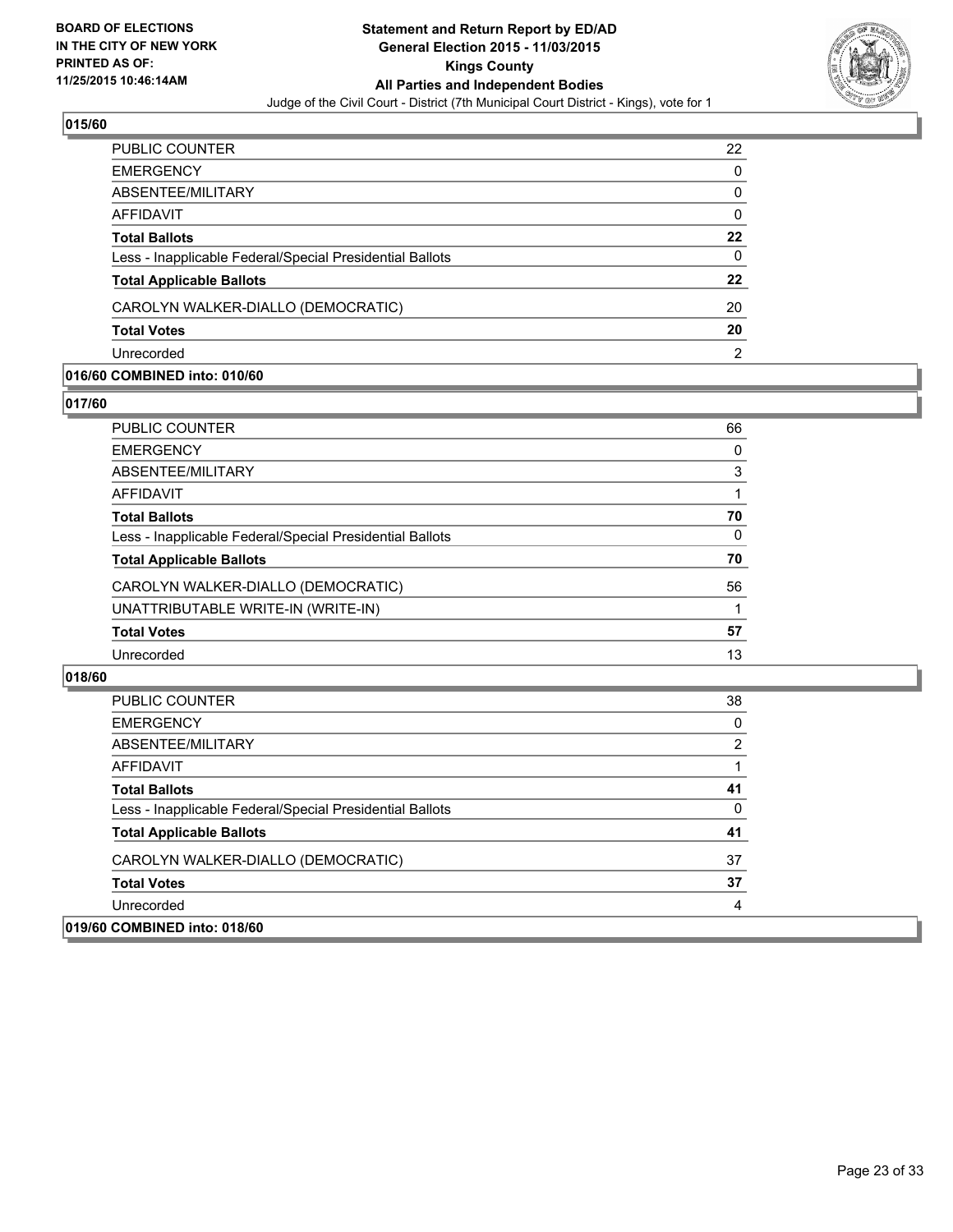

| PUBLIC COUNTER                                           | $\overline{2}$ |
|----------------------------------------------------------|----------------|
| EMERGENCY                                                | 0              |
| ABSENTEE/MILITARY                                        |                |
| AFFIDAVIT                                                | $\Omega$       |
| <b>Total Ballots</b>                                     | 3              |
| Less - Inapplicable Federal/Special Presidential Ballots | $\Omega$       |
| <b>Total Applicable Ballots</b>                          | 3              |
| CAROLYN WALKER-DIALLO (DEMOCRATIC)                       | 3              |
| Total Votes                                              | з              |

## **021/60**

| PUBLIC COUNTER                                           | 83 |
|----------------------------------------------------------|----|
| EMERGENCY                                                | 0  |
| ABSENTEE/MILITARY                                        | 3  |
| AFFIDAVIT                                                |    |
| Total Ballots                                            | 87 |
| Less - Inapplicable Federal/Special Presidential Ballots | 0  |
| <b>Total Applicable Ballots</b>                          | 87 |
| CAROLYN WALKER-DIALLO (DEMOCRATIC)                       | 75 |
| <b>Total Votes</b>                                       | 75 |
| Unrecorded                                               | 12 |
|                                                          |    |

## **022/60**

| 023/60 COMBINED into: 022/60                             |    |
|----------------------------------------------------------|----|
| Unrecorded                                               | 2  |
| <b>Total Votes</b>                                       | 31 |
| CAROLYN WALKER-DIALLO (DEMOCRATIC)                       | 31 |
| <b>Total Applicable Ballots</b>                          | 33 |
| Less - Inapplicable Federal/Special Presidential Ballots | 0  |
| <b>Total Ballots</b>                                     | 33 |
| AFFIDAVIT                                                |    |
| ABSENTEE/MILITARY                                        | 3  |
| <b>EMERGENCY</b>                                         |    |
| <b>PUBLIC COUNTER</b>                                    | 28 |

| PUBLIC COUNTER                                           | 40 |
|----------------------------------------------------------|----|
| <b>EMERGENCY</b>                                         | 0  |
| ABSENTEE/MILITARY                                        | 0  |
| AFFIDAVIT                                                |    |
| <b>Total Ballots</b>                                     | 41 |
| Less - Inapplicable Federal/Special Presidential Ballots | 0  |
| <b>Total Applicable Ballots</b>                          | 41 |
| CAROLYN WALKER-DIALLO (DEMOCRATIC)                       | 35 |
| <b>Total Votes</b>                                       | 35 |
| Unrecorded                                               | 6  |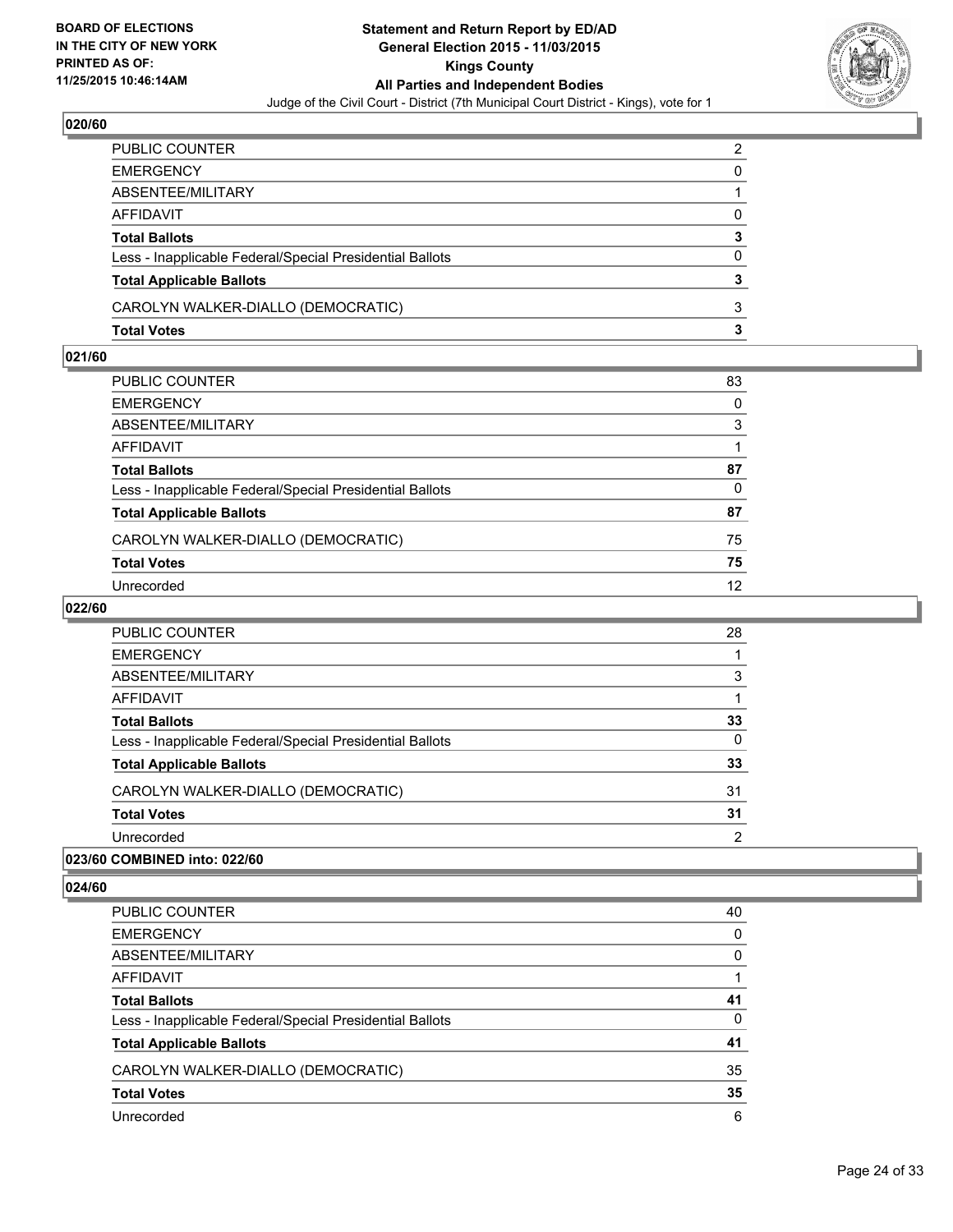

| PUBLIC COUNTER                                           | 95             |
|----------------------------------------------------------|----------------|
| <b>EMERGENCY</b>                                         | 0              |
| ABSENTEE/MILITARY                                        | 0              |
| AFFIDAVIT                                                | 0              |
| <b>Total Ballots</b>                                     | 95             |
| Less - Inapplicable Federal/Special Presidential Ballots | 0              |
| <b>Total Applicable Ballots</b>                          | 95             |
| CAROLYN WALKER-DIALLO (DEMOCRATIC)                       | 82             |
| UNATTRIBUTABLE WRITE-IN (WRITE-IN)                       | $\overline{2}$ |
| <b>Total Votes</b>                                       | 84             |
| Unrecorded                                               | 11             |

## **026/60 COMBINED into: 025/60**

#### **027/60 COMBINED into: 021/60**

## **028/60**

| PUBLIC COUNTER                                           | 115 |
|----------------------------------------------------------|-----|
| <b>EMERGENCY</b>                                         | 0   |
| ABSENTEE/MILITARY                                        | 4   |
| AFFIDAVIT                                                | 4   |
| <b>Total Ballots</b>                                     | 123 |
| Less - Inapplicable Federal/Special Presidential Ballots | 0   |
| <b>Total Applicable Ballots</b>                          | 123 |
| CAROLYN WALKER-DIALLO (DEMOCRATIC)                       | 107 |
| <b>Total Votes</b>                                       | 107 |
| Unrecorded                                               | 16  |

| 030/60 COMBINED into: 028/60                             |          |
|----------------------------------------------------------|----------|
| <b>Total Votes</b>                                       | 35       |
| CAROLYN WALKER-DIALLO (DEMOCRATIC)                       | 35       |
| <b>Total Applicable Ballots</b>                          | 35       |
| Less - Inapplicable Federal/Special Presidential Ballots | $\Omega$ |
| <b>Total Ballots</b>                                     | 35       |
| AFFIDAVIT                                                | $\Omega$ |
| ABSENTEE/MILITARY                                        |          |
| <b>EMERGENCY</b>                                         | $\Omega$ |
| PUBLIC COUNTER                                           | 34       |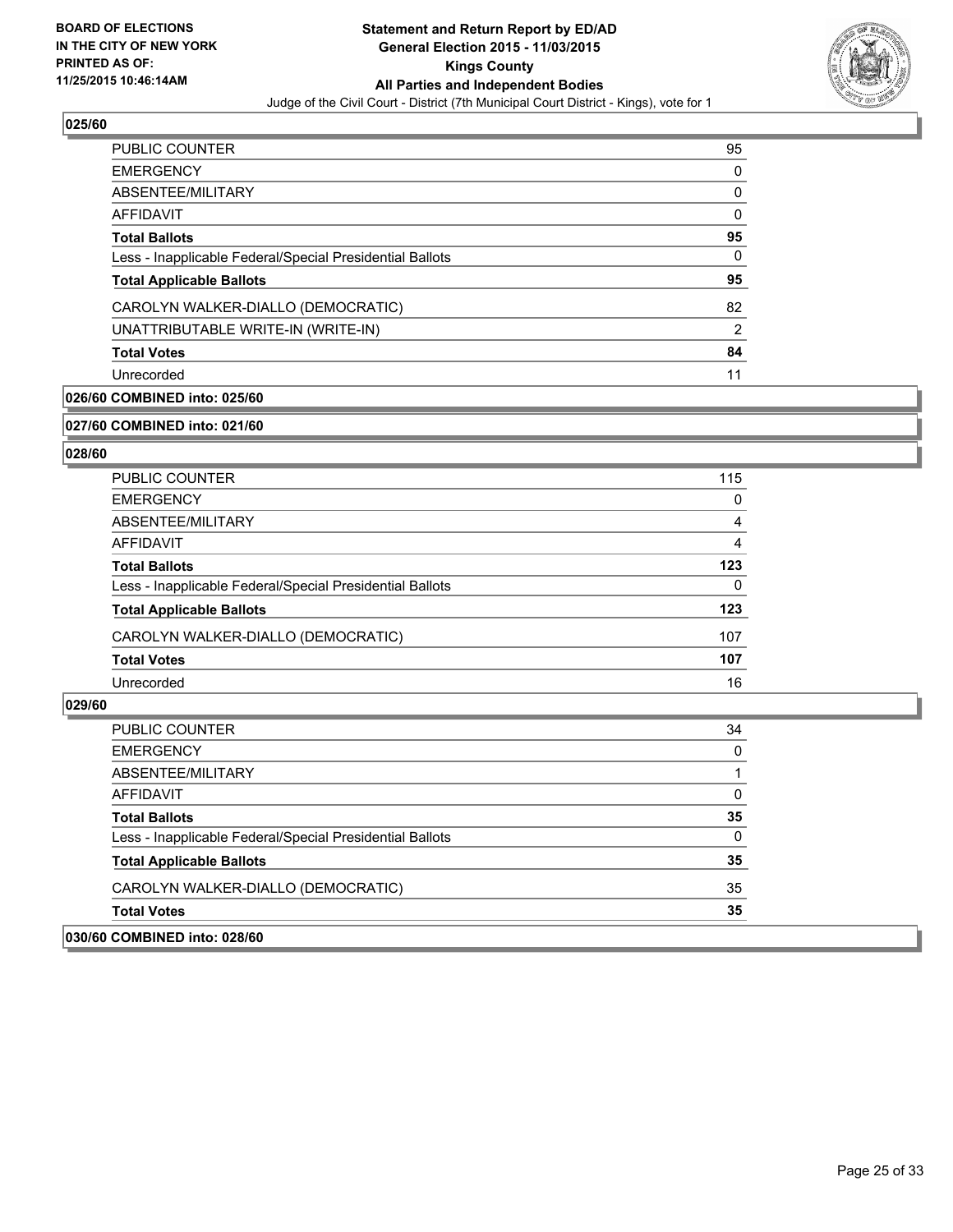

| PUBLIC COUNTER                                           | 49 |
|----------------------------------------------------------|----|
| <b>EMERGENCY</b>                                         | 0  |
| ABSENTEE/MILITARY                                        | 0  |
| AFFIDAVIT                                                | 0  |
| <b>Total Ballots</b>                                     | 49 |
| Less - Inapplicable Federal/Special Presidential Ballots | 0  |
| <b>Total Applicable Ballots</b>                          | 49 |
| CAROLYN WALKER-DIALLO (DEMOCRATIC)                       | 43 |
| <b>Total Votes</b>                                       | 43 |
| Unrecorded                                               | 6  |

## **032/60**

| PUBLIC COUNTER                                           | 46 |
|----------------------------------------------------------|----|
| EMERGENCY                                                | 0  |
| ABSENTEE/MILITARY                                        |    |
| AFFIDAVIT                                                |    |
| Total Ballots                                            | 48 |
| Less - Inapplicable Federal/Special Presidential Ballots | 0  |
| <b>Total Applicable Ballots</b>                          | 48 |
| CAROLYN WALKER-DIALLO (DEMOCRATIC)                       | 42 |
| <b>Total Votes</b>                                       | 42 |
| Unrecorded                                               | 6  |
|                                                          |    |

## **033/60**

| PUBLIC COUNTER                                           | 39 |
|----------------------------------------------------------|----|
| <b>EMERGENCY</b>                                         | 0  |
| ABSENTEE/MILITARY                                        |    |
| AFFIDAVIT                                                |    |
| <b>Total Ballots</b>                                     | 41 |
| Less - Inapplicable Federal/Special Presidential Ballots | 0  |
| <b>Total Applicable Ballots</b>                          | 41 |
| CAROLYN WALKER-DIALLO (DEMOCRATIC)                       | 38 |
| <b>Total Votes</b>                                       | 38 |
| Unrecorded                                               | 3  |
|                                                          |    |

| PUBLIC COUNTER                                           | 57 |
|----------------------------------------------------------|----|
| <b>EMERGENCY</b>                                         | 0  |
| ABSENTEE/MILITARY                                        |    |
| <b>AFFIDAVIT</b>                                         | 2  |
| <b>Total Ballots</b>                                     | 60 |
| Less - Inapplicable Federal/Special Presidential Ballots | 0  |
| <b>Total Applicable Ballots</b>                          | 60 |
| CAROLYN WALKER-DIALLO (DEMOCRATIC)                       | 54 |
| <b>Total Votes</b>                                       | 54 |
| Unrecorded                                               | 6  |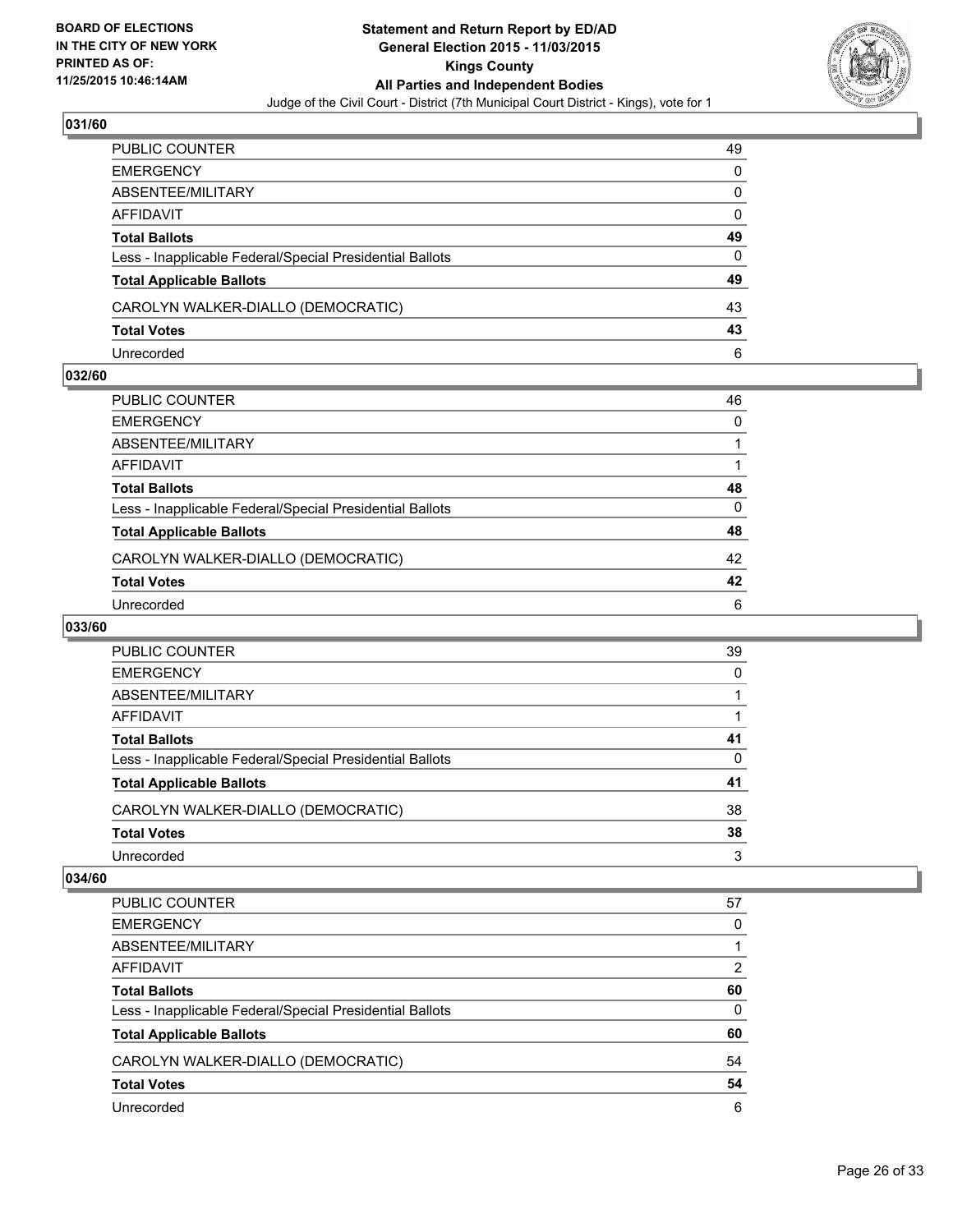

| PUBLIC COUNTER                                           | 103 |
|----------------------------------------------------------|-----|
| <b>EMERGENCY</b>                                         | 0   |
| ABSENTEE/MILITARY                                        |     |
| AFFIDAVIT                                                | 6   |
| <b>Total Ballots</b>                                     | 110 |
| Less - Inapplicable Federal/Special Presidential Ballots | 0   |
| <b>Total Applicable Ballots</b>                          | 110 |
| CAROLYN WALKER-DIALLO (DEMOCRATIC)                       | 98  |
| <b>Total Votes</b>                                       | 98  |
| Unrecorded                                               | 12  |

## **036/60**

| PUBLIC COUNTER                                           | 76 |
|----------------------------------------------------------|----|
| EMERGENCY                                                | 0  |
| ABSENTEE/MILITARY                                        |    |
| AFFIDAVIT                                                | 3  |
| Total Ballots                                            | 80 |
| Less - Inapplicable Federal/Special Presidential Ballots | 0  |
| <b>Total Applicable Ballots</b>                          | 80 |
| CAROLYN WALKER-DIALLO (DEMOCRATIC)                       | 73 |
| <b>Total Votes</b>                                       | 73 |
| Unrecorded                                               | 7  |

| <b>PUBLIC COUNTER</b>                                    | 107 |
|----------------------------------------------------------|-----|
| <b>EMERGENCY</b>                                         | 0   |
| ABSENTEE/MILITARY                                        |     |
| AFFIDAVIT                                                | 4   |
| <b>Total Ballots</b>                                     | 112 |
| Less - Inapplicable Federal/Special Presidential Ballots | 0   |
| <b>Total Applicable Ballots</b>                          | 112 |
| CAROLYN WALKER-DIALLO (DEMOCRATIC)                       | 100 |
| <b>Total Votes</b>                                       | 100 |
| Unrecorded                                               | 12  |
| 038/60 COMBINED into: 037/60                             |     |
| 053/60 COMBINED into: 037/60                             |     |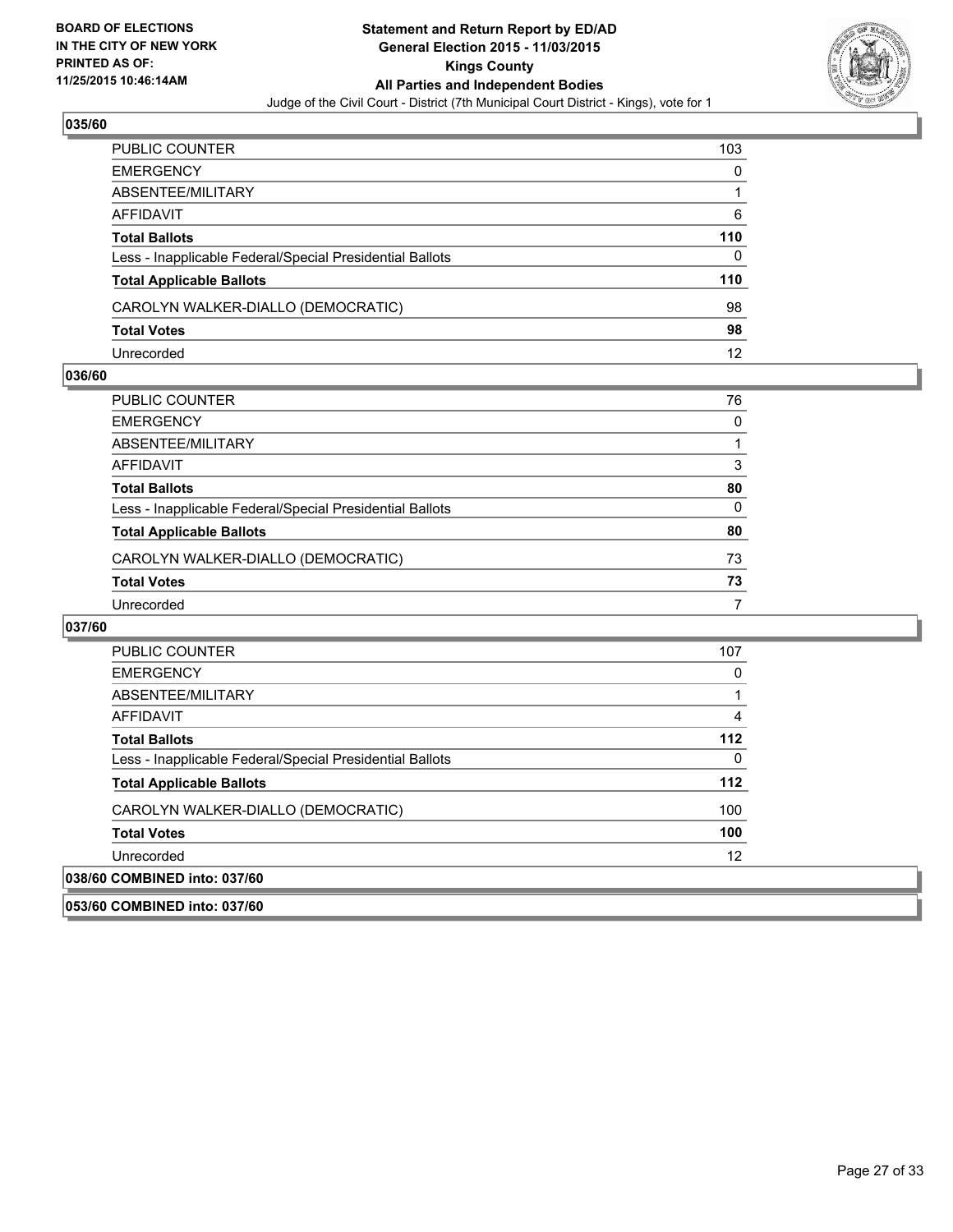

| PUBLIC COUNTER                                           | 65 |
|----------------------------------------------------------|----|
| <b>EMERGENCY</b>                                         | 0  |
| ABSENTEE/MILITARY                                        | 4  |
| AFFIDAVIT                                                |    |
| <b>Total Ballots</b>                                     | 70 |
| Less - Inapplicable Federal/Special Presidential Ballots | 0  |
| <b>Total Applicable Ballots</b>                          | 70 |
| CAROLYN WALKER-DIALLO (DEMOCRATIC)                       | 58 |
| JAMES CHESTNUTT (WRITE-IN)                               |    |
| <b>Total Votes</b>                                       | 59 |
| Unrecorded                                               | 11 |

## **055/60 COMBINED into: 054/60**

#### **056/60 COMBINED into: 035/60**

## **057/60**

| <b>PUBLIC COUNTER</b>                                    | 95  |
|----------------------------------------------------------|-----|
| <b>EMERGENCY</b>                                         | 0   |
| ABSENTEE/MILITARY                                        | 4   |
| AFFIDAVIT                                                |     |
| <b>Total Ballots</b>                                     | 100 |
| Less - Inapplicable Federal/Special Presidential Ballots | 0   |
| <b>Total Applicable Ballots</b>                          | 100 |
| CAROLYN WALKER-DIALLO (DEMOCRATIC)                       | 82  |
| <b>Total Votes</b>                                       | 82  |
| Unrecorded                                               | 18  |

| <b>PUBLIC COUNTER</b>                                    | 39       |
|----------------------------------------------------------|----------|
| <b>EMERGENCY</b>                                         | 0        |
| ABSENTEE/MILITARY                                        |          |
| AFFIDAVIT                                                | 2        |
| <b>Total Ballots</b>                                     | 42       |
| Less - Inapplicable Federal/Special Presidential Ballots | $\Omega$ |
| <b>Total Applicable Ballots</b>                          | 42       |
| CAROLYN WALKER-DIALLO (DEMOCRATIC)                       | 36       |
| <b>Total Votes</b>                                       | 36       |
| Unrecorded                                               | 6        |
| 059/60 COMBINED into: 057/60                             |          |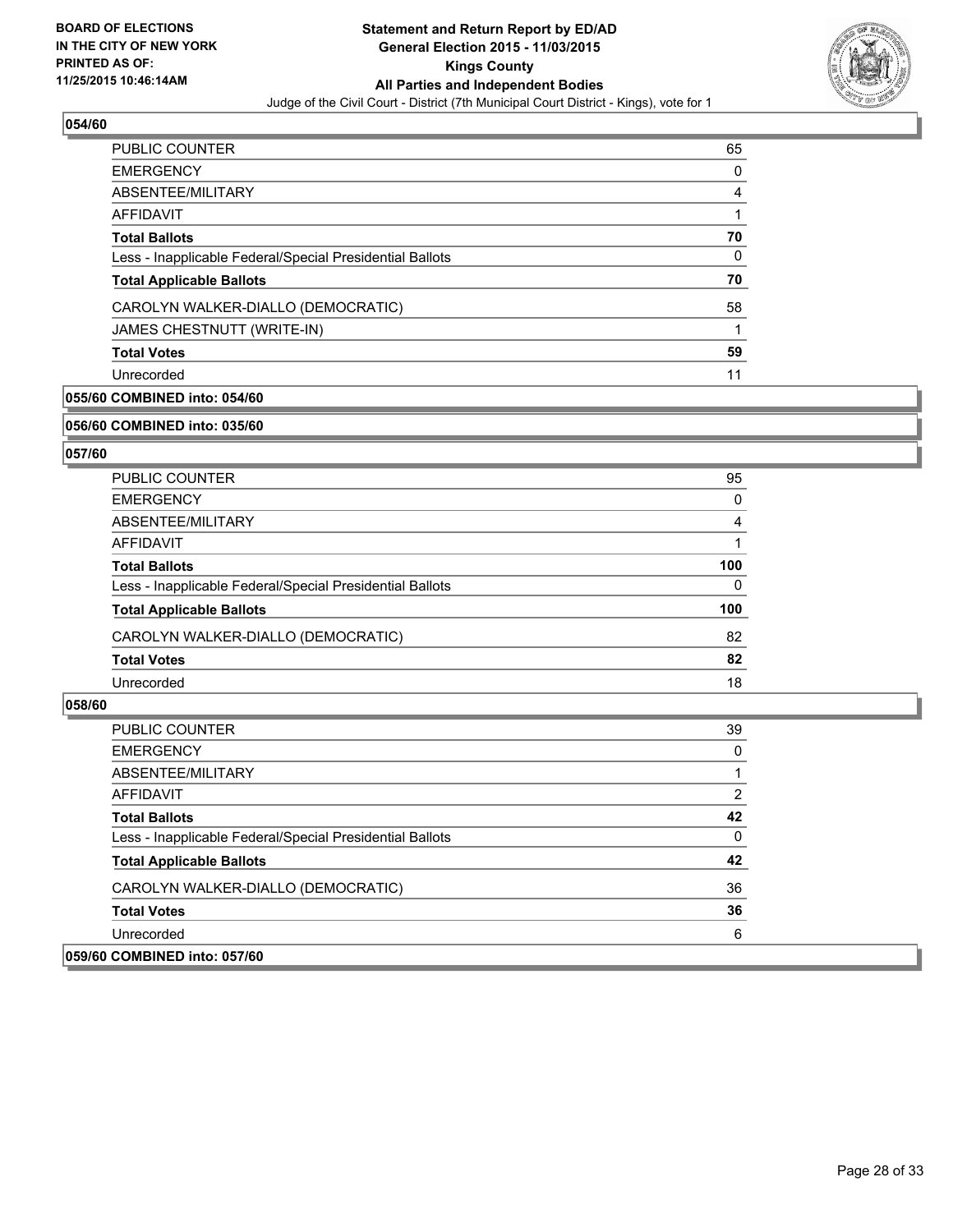

| PUBLIC COUNTER                                           | 40 |
|----------------------------------------------------------|----|
| EMERGENCY                                                | 0  |
| ABSENTEE/MILITARY                                        | 0  |
| AFFIDAVIT                                                |    |
| Total Ballots                                            | 41 |
| Less - Inapplicable Federal/Special Presidential Ballots | 0  |
| <b>Total Applicable Ballots</b>                          | 41 |
| CAROLYN WALKER-DIALLO (DEMOCRATIC)                       | 33 |
| <b>Total Votes</b>                                       | 33 |
| Unrecorded                                               | 8  |

#### **061/60**

| PUBLIC COUNTER                                           | 100              |
|----------------------------------------------------------|------------------|
| EMERGENCY                                                | 0                |
| ABSENTEE/MILITARY                                        | 0                |
| AFFIDAVIT                                                | 2                |
| Total Ballots                                            | 102              |
| Less - Inapplicable Federal/Special Presidential Ballots | 0                |
| <b>Total Applicable Ballots</b>                          | 102 <sub>2</sub> |
| CAROLYN WALKER-DIALLO (DEMOCRATIC)                       | 95               |
| <b>Total Votes</b>                                       | 95               |
| Unrecorded                                               | 7                |
|                                                          |                  |

#### **062/60**

| PUBLIC COUNTER                                           | 44       |
|----------------------------------------------------------|----------|
| <b>EMERGENCY</b>                                         | 0        |
| ABSENTEE/MILITARY                                        |          |
| AFFIDAVIT                                                | 0        |
| <b>Total Ballots</b>                                     | 45       |
| Less - Inapplicable Federal/Special Presidential Ballots | $\Omega$ |
| <b>Total Applicable Ballots</b>                          | 45       |
| CAROLYN WALKER-DIALLO (DEMOCRATIC)                       | 37       |
| <b>Total Votes</b>                                       | 37       |
| Unrecorded                                               | 8        |
|                                                          |          |

| PUBLIC COUNTER                                           | 69 |
|----------------------------------------------------------|----|
| <b>EMERGENCY</b>                                         | 0  |
| ABSENTEE/MILITARY                                        | 0  |
| AFFIDAVIT                                                | 0  |
| <b>Total Ballots</b>                                     | 69 |
| Less - Inapplicable Federal/Special Presidential Ballots | 0  |
| <b>Total Applicable Ballots</b>                          | 69 |
| CAROLYN WALKER-DIALLO (DEMOCRATIC)                       | 64 |
| <b>Total Votes</b>                                       | 64 |
| Unrecorded                                               | 5  |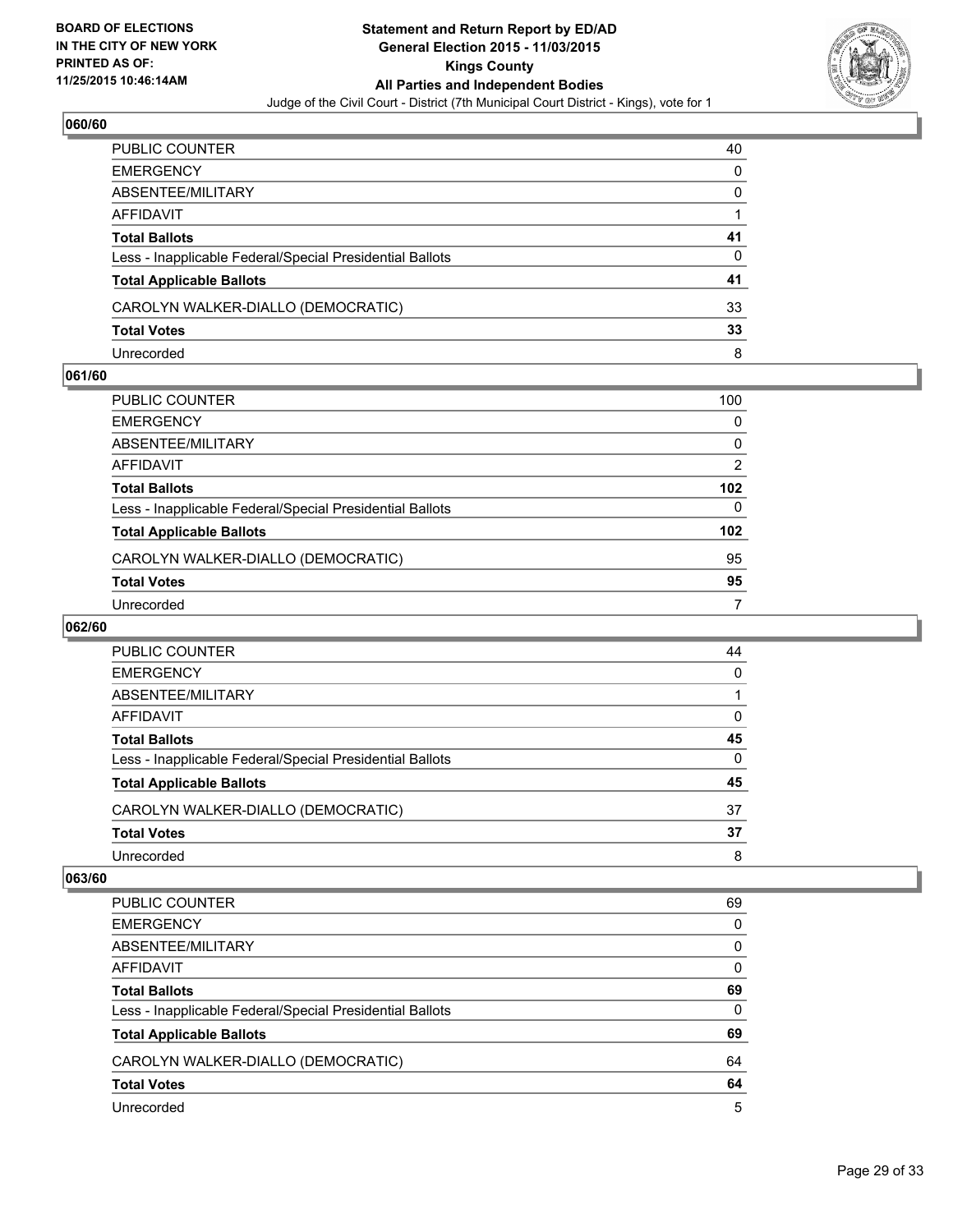

| PUBLIC COUNTER                                           | 78           |
|----------------------------------------------------------|--------------|
| EMERGENCY                                                | $\mathbf{0}$ |
| ABSENTEE/MILITARY                                        | 2            |
| AFFIDAVIT                                                | 0            |
| Total Ballots                                            | 80           |
| Less - Inapplicable Federal/Special Presidential Ballots | 0            |
| <b>Total Applicable Ballots</b>                          | 80           |
| CAROLYN WALKER-DIALLO (DEMOCRATIC)                       | 71           |
| <b>Total Votes</b>                                       | 71           |
| Unrecorded                                               | 9            |

#### **065/60**

| PUBLIC COUNTER                                           | 92 |
|----------------------------------------------------------|----|
| EMERGENCY                                                | 0  |
| ABSENTEE/MILITARY                                        |    |
| AFFIDAVIT                                                | 0  |
| Total Ballots                                            | 93 |
| Less - Inapplicable Federal/Special Presidential Ballots | 0  |
| <b>Total Applicable Ballots</b>                          | 93 |
| CAROLYN WALKER-DIALLO (DEMOCRATIC)                       | 80 |
| <b>Total Votes</b>                                       | 80 |
| Unrecorded                                               | 13 |

| <b>PUBLIC COUNTER</b>                                    | 103 |
|----------------------------------------------------------|-----|
| <b>EMERGENCY</b>                                         | 0   |
| ABSENTEE/MILITARY                                        | 2   |
| AFFIDAVIT                                                |     |
| <b>Total Ballots</b>                                     | 106 |
| Less - Inapplicable Federal/Special Presidential Ballots | 0   |
| <b>Total Applicable Ballots</b>                          | 106 |
| CAROLYN WALKER-DIALLO (DEMOCRATIC)                       | 94  |
| <b>Total Votes</b>                                       | 94  |
| Unrecorded                                               | 12  |
| 067/60 COMBINED into: 066/60                             |     |
| 068/60 COMBINED into: 066/60                             |     |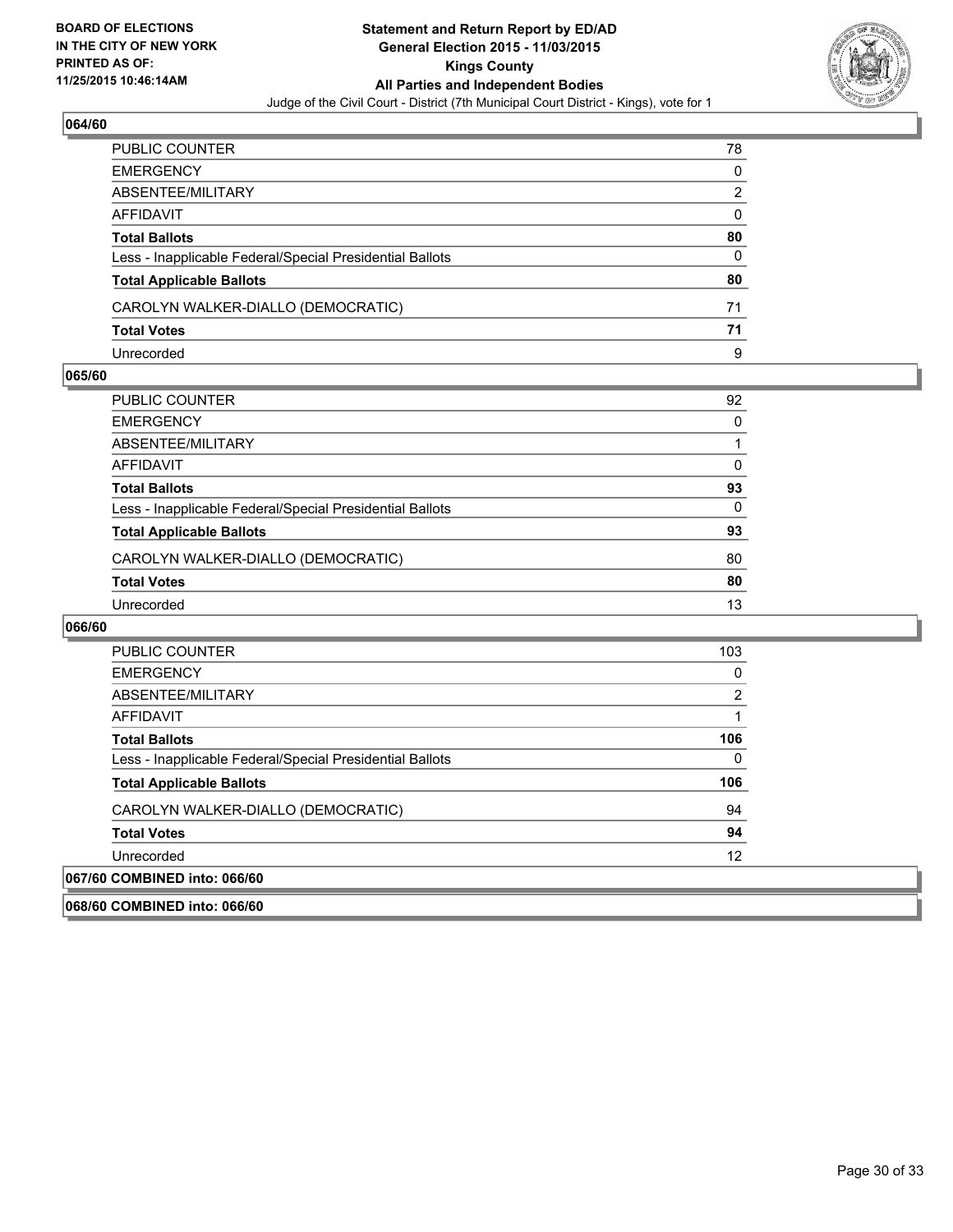

| PUBLIC COUNTER                                           | 70 |
|----------------------------------------------------------|----|
| <b>EMERGENCY</b>                                         | 0  |
| ABSENTEE/MILITARY                                        | 3  |
| AFFIDAVIT                                                | 2  |
| <b>Total Ballots</b>                                     | 75 |
| Less - Inapplicable Federal/Special Presidential Ballots | 0  |
| <b>Total Applicable Ballots</b>                          | 75 |
| CAROLYN WALKER-DIALLO (DEMOCRATIC)                       | 70 |
| <b>Total Votes</b>                                       | 70 |
| Unrecorded                                               | 5  |

#### **081/60**

| PUBLIC COUNTER                                           | 75 |
|----------------------------------------------------------|----|
| EMERGENCY                                                | 0  |
| ABSENTEE/MILITARY                                        | 2  |
| AFFIDAVIT                                                | 0  |
| Total Ballots                                            | 77 |
| Less - Inapplicable Federal/Special Presidential Ballots | 0  |
| <b>Total Applicable Ballots</b>                          | 77 |
| CAROLYN WALKER-DIALLO (DEMOCRATIC)                       | 71 |
| <b>Total Votes</b>                                       | 71 |
| Unrecorded                                               | 6  |
|                                                          |    |

## **082/60**

| <b>PUBLIC COUNTER</b>                                    | 77 |
|----------------------------------------------------------|----|
| <b>EMERGENCY</b>                                         | 0  |
| ABSENTEE/MILITARY                                        |    |
| AFFIDAVIT                                                |    |
| <b>Total Ballots</b>                                     | 79 |
| Less - Inapplicable Federal/Special Presidential Ballots | 0  |
| <b>Total Applicable Ballots</b>                          | 79 |
| CAROLYN WALKER-DIALLO (DEMOCRATIC)                       | 71 |
| <b>Total Votes</b>                                       | 71 |
| Unrecorded                                               | 8  |
|                                                          |    |

| <b>PUBLIC COUNTER</b>                                    | 105 |
|----------------------------------------------------------|-----|
| <b>EMERGENCY</b>                                         | 0   |
| ABSENTEE/MILITARY                                        | 0   |
| <b>AFFIDAVIT</b>                                         | 0   |
| <b>Total Ballots</b>                                     | 105 |
| Less - Inapplicable Federal/Special Presidential Ballots | 0   |
| <b>Total Applicable Ballots</b>                          | 105 |
| CAROLYN WALKER-DIALLO (DEMOCRATIC)                       | 91  |
| <b>Total Votes</b>                                       | 91  |
| Unrecorded                                               | 14  |
| 084/60 COMBINED into: 083/60                             |     |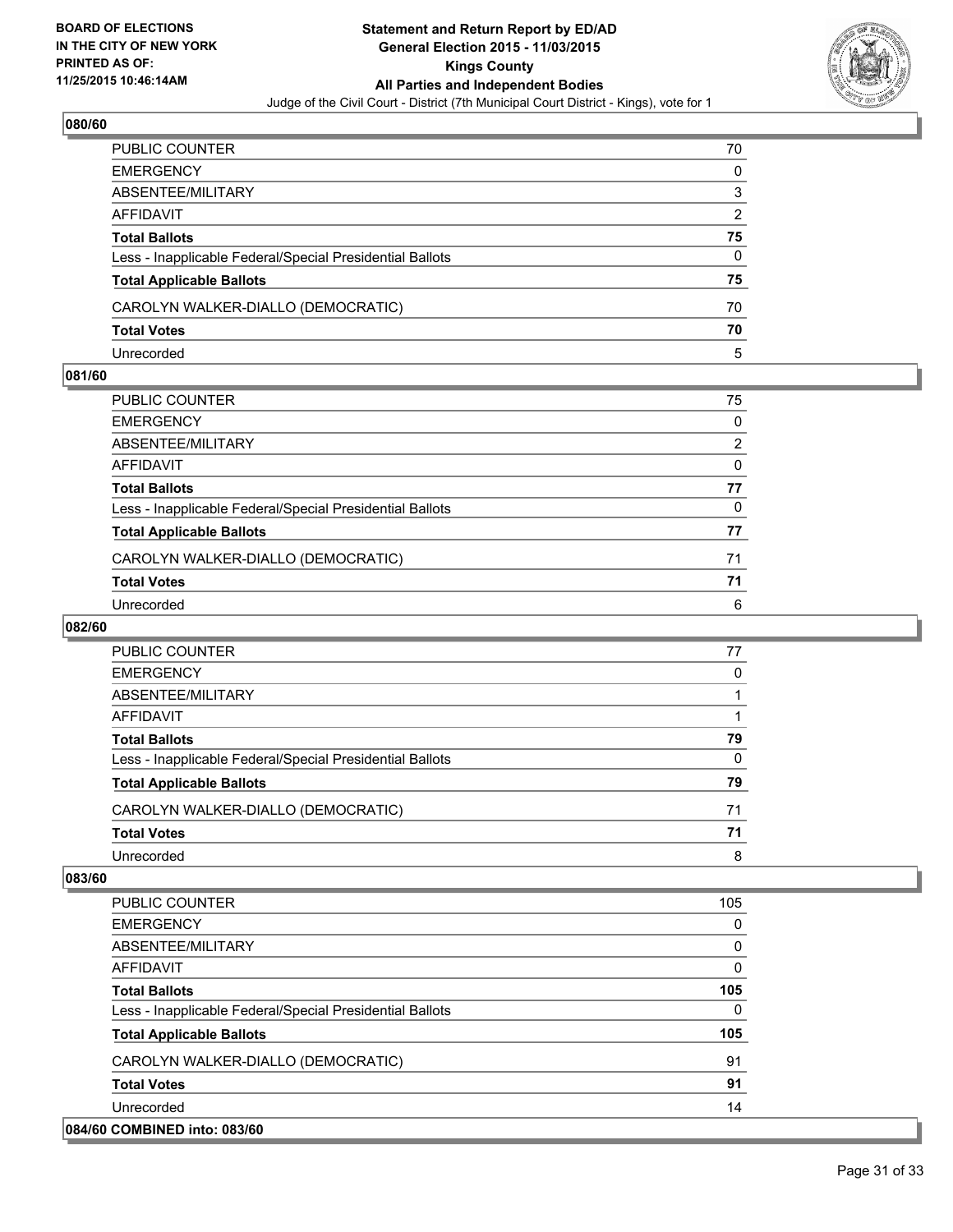

**085/60 COMBINED into: 061/60**

**086/60 COMBINED into: 083/60**

**088/60 COMBINED into: 036/60**

**089/60 COMBINED into: 024/60**